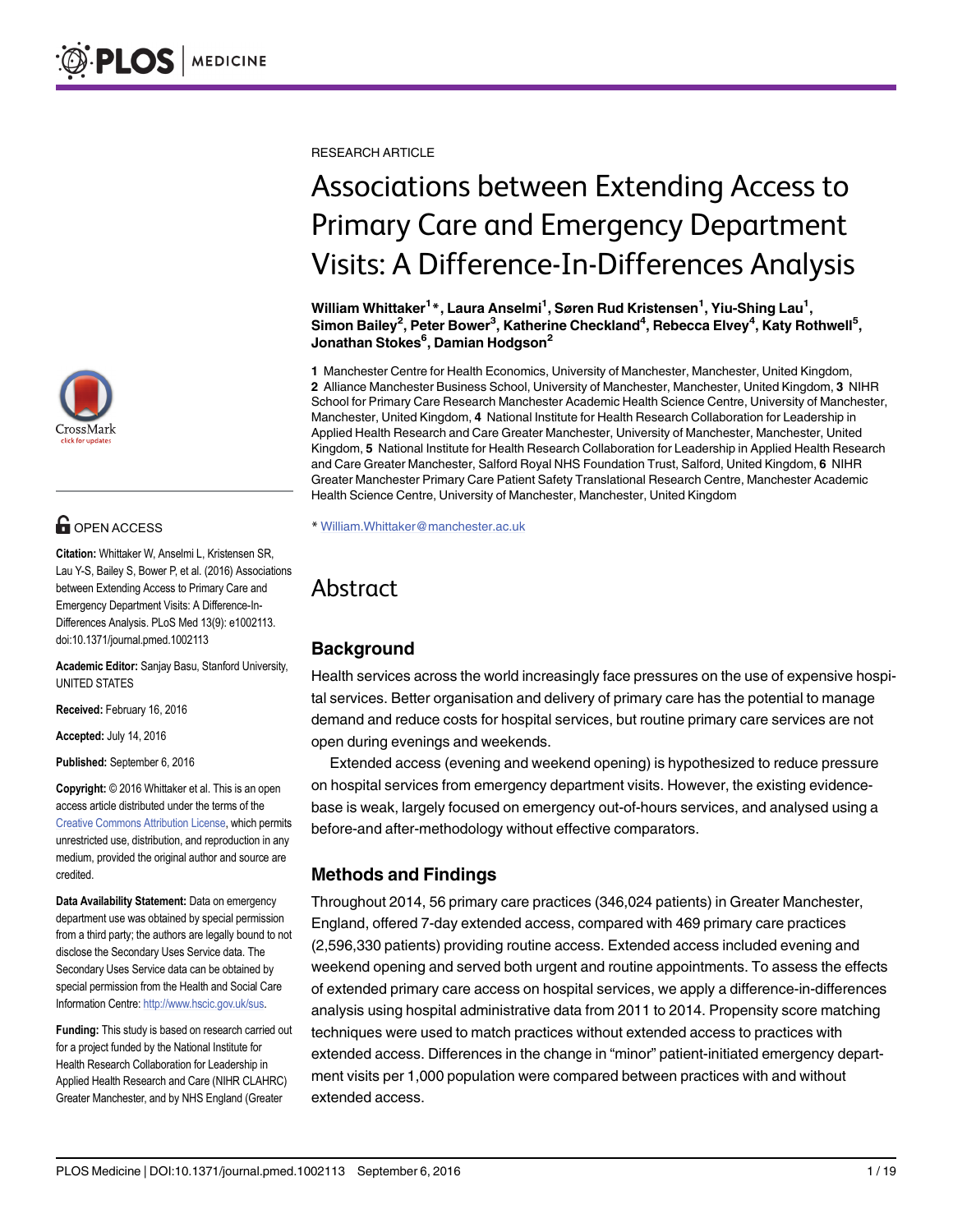PLOS I **MEDICINE** 

Manchester). The funders had no role in study design, data collection and analysis, decision to publish, or preparation of the manuscript. KC and RE have received salary support from NIHR CLAHRC Greater Manchester, but the authors themselves were not responsible for deciding whether this research project would be funded.

Competing Interests: All authors have read the journal's policy and the authors of this manuscript have the following competing interests: funding support from NIHR and from NHS England for this work; KC and WW report grant funding for other work from the Department of Health Policy Research Programme; YSL reports fees for other work from the Department of Health.

Abbreviations: CCGs, Clinical Commissioning Groups; GPs, general practitioners; NHS, National Health Service; SUS, Secondary Uses Service

Populations registered to primary care practices with extended access demonstrated a 26.4% relative reduction (compared to practices without extended access) in patient-initiated emergency department visits for "minor" problems (95% CI -38.6% to -14.2%, absolute difference: -10,933 per year, 95% CI -15,995 to -5,866), and a 26.6% (95% CI -39.2% to -14.1%) relative reduction in costs of patient-initiated visits to emergency departments for minor problems (absolute difference: -£767,976, -£1,130,767 to -£405,184). There was an insignificant relative reduction of 3.1% in total emergency department visits (95% CI -6.4% to 0.2%). Our results were robust to several sensitivity checks. A lack of detailed cost reporting of the running costs of extended access and an inability to capture health outcomes and other health service impacts constrain the study from assessing the full cost-effectiveness of extended access to primary care.

#### **Conclusions**

The study found that extending access was associated with a reduction in emergency department visits in the first 12 months. The results of the research have already informed the decision by National Health Service England to extend primary care access across Greater Manchester from 2016. However, further evidence is needed to understand whether extending primary care access is cost-effective and sustainable.

#### Author Summary

#### Why Was This Study Done?

- Recent policy in England has focused on providing a 7-day National Health Service, which includes extending access to primary care outside of normal working hours (in the evenings and on weekends).
- There is limited evidence that improving access to primary care by providing additional appointments outside of routine working hours reduces demand at emergency departments.
- National Health Service Greater Manchester provided £3.1 million to enable several groups of practices to provide additional non-working hour appointments during 2014; this study evaluates the effects of these appointments on emergency department attendances.

#### What Did the Researchers Do and Find?

- The change in emergency department attendance in 2014 compared to average attendance in 2011–2013 was calculated for 56 practices (346,024 patients) with additional non-working hour appointments and compared to 469 practices (2,596,330 patients) without additional appointments in Greater Manchester.
- In 2014, emergency department attendance for patients self-referring with minor conditions dropped by 26.4% (10,933 fewer visits) in comparison to practices without additional appointments.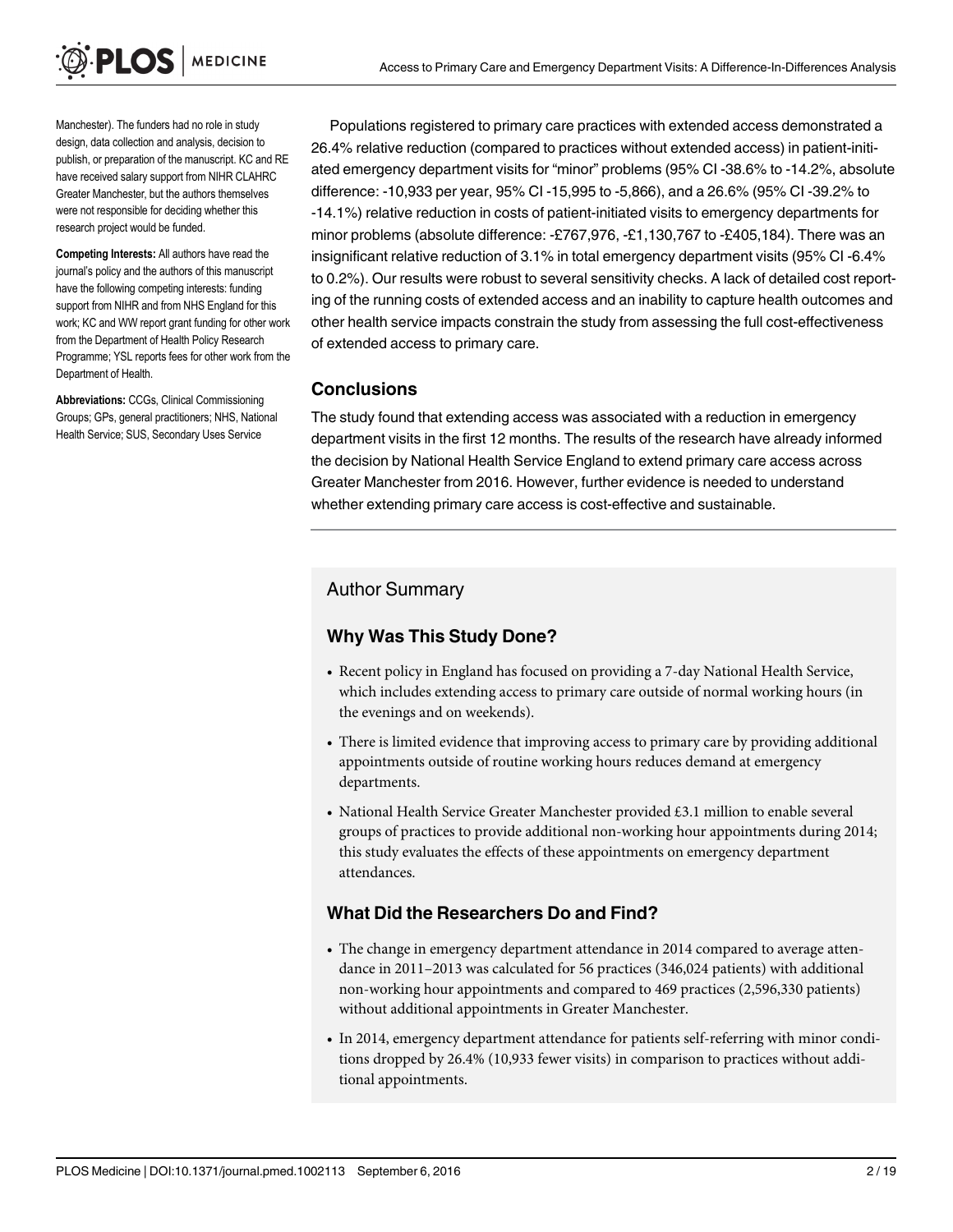<span id="page-2-0"></span>• Emergency department costs for treating patients self-referring with minor conditions reduced by £767,976 in comparison to practices without additional appointments.

#### What Do These Findings Mean?

- This study provides evidence showing additional primary care appointments outside of working hours may reduce attendance at emergency departments but may not be costsaving to the health service as a whole.
- The findings of the study may not be observed in areas unlike Greater Manchester, England.
- Practices could opt in to providing additional appointments. Whilst we compare similar practices on the characteristics we can observe, unobservable differences may restrict the generalisability of the findings of the study.

#### Introduction

In common with health services worldwide, the United Kingdom National Health Service (NHS) faces high demand and cost pressures. In 2014–15, there were 18.5 million visits at emergency departments in hospitals in England, 20.9% of which resulted in a hospital admission [\[1](#page-17-0)]. The annual cost of non-admitted emergency department activity in 2013–14 was £2,300 million (US\$3,500/€3,200 million), representing 4% of total hospital costs and 2.2% of total health expenditure  $[2]$  $[2]$ .

High-quality primary care services improve health and reduce mortality and health inequalities [[3](#page-17-0)]. In the UK NHS, accessible, integrated health care services, with primary care at their core, feature across the political spectrum  $[4]$  $[4]$  $[4]$ . Financial pressures on the NHS in England have led to a policy focus on improving access to primary care, both to deliver a more convenient service for patients and, in doing so, to relieve pressures on hospital care. To this end, the UK government has invested £150 million (US\$229/€207 million) since 2013 in a number of regional initiatives to extend access to primary care across England, as part of a long-term plan to extend seven-day working across the entire NHS.

A factor which may limit the impact of primary care on use of emergency departments is opening hours of primary care facilities. In the UK, primary care services are provided by general practitioners (GPs), and conventional working hours are approximately 8:30 A.M. to 6:30 P. M., Monday to Friday, with out-of-hours services provided by a contracted provider. In England, 26.5% of unplanned emergency department use followed unsuccessful attempts to access primary care  $[5]$  $[5]$ , and use of other types of urgent care also arise out of similar issues [\[6,7](#page-17-0)]. Extending access to primary care beyond conventional hours (so-called "out-of-hours" or "after hours"' services) may reduce emergency department use by providing patients with an alternative to visiting the emergency department.

Studies evaluating the impact of extended out-of-hours services on emergency department visits are sparse. In a systematic review, Ismail et al. (2013) found limited and mixed evidence: studies used before-after analysis and, hence, lacked a comparator, and focus has been on outof-hours urgent primary care visits rather than pre-booked appointments [[8\]](#page-17-0). In several observational studies in England, patients with better access to primary care (typically defined in the studies as the availability of an appointment within 48 h) have been found to have lower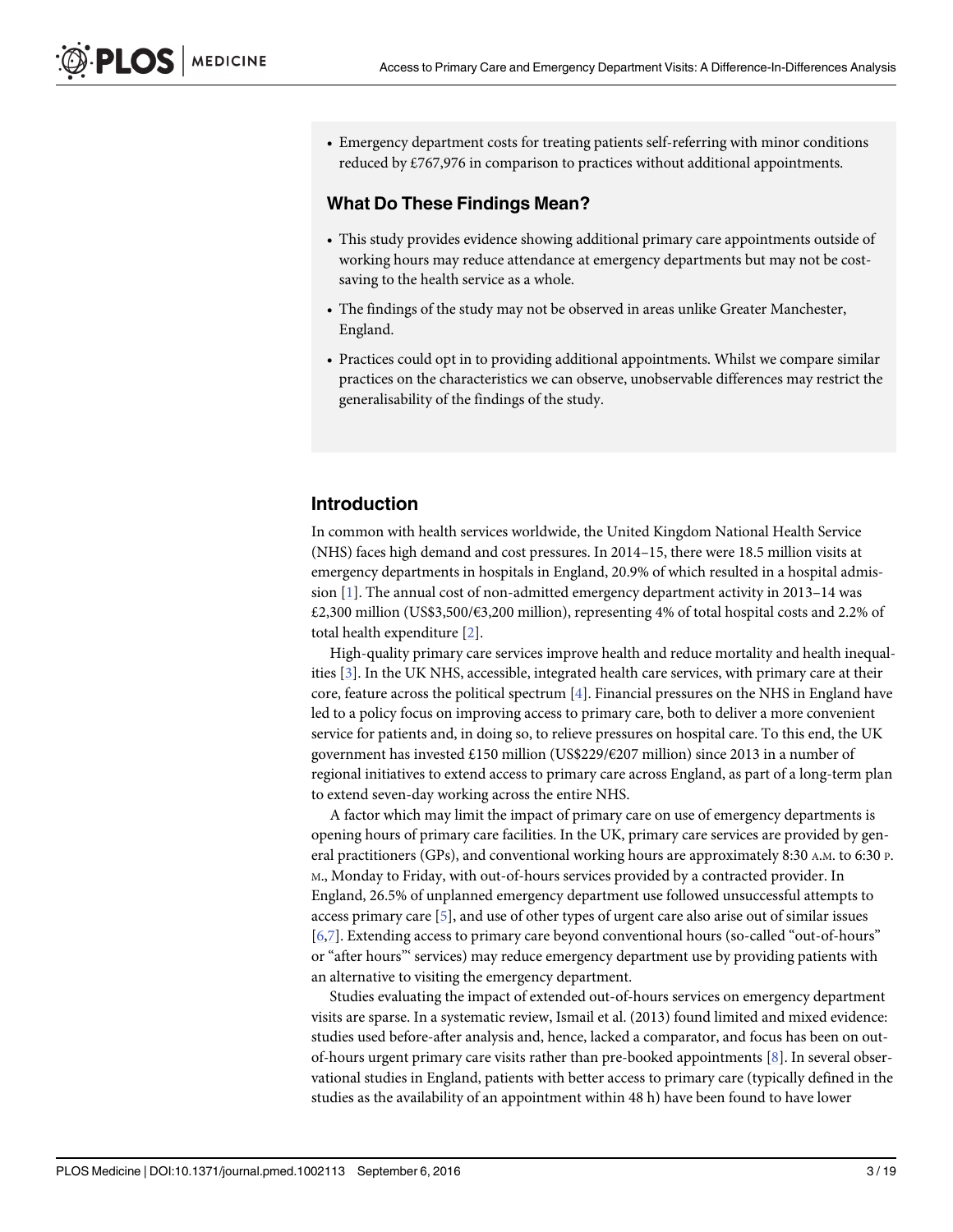<span id="page-3-0"></span>hospital admissions, though these studies have been condition-specific, restricting generalisability to the general population  $[9-14]$  $[9-14]$  $[9-14]$  $[9-14]$  $[9-14]$ . Cowling et al. (2015) highlight the need for more robust analyses on the effects of improving access to primary care on the use of other services, outcomes, and costs [[4\]](#page-17-0).

We investigated the association between extending opening hours in primary care and emergency department visits for minor conditions, using hospital administrative data to compare populations in practices that did and did not extend open hours.

#### Methods

Ethical approval was not required for this study since the study was an evaluation of routine emergency department service use with non-randomisation in process or to allocation to treatment. Data received for the analyses were de-identified.

In the UK, primary care practices usually provide routine and urgent (same-day) appointments between the hours of 8:30 A.M. and 6:30 P.M., Monday to Friday. Outside these times, patients with urgent problems can access "out-of-hours" services provided outside of general practice, which include urgent assessment by a doctor if required.

In 2014, NHS England (part of the UK Department of Health, which plans and oversees delivery of the English NHS) provided funding for a number of sites that would deliver innovations in integrated care, use of technology, and extended access to primary care. Invitations to bid for funding were sent to all practices in Greater Manchester. Eighteen schemes were submitted, each varied in the number of practices involved as part of the scheme and with the involvement of primary care organisations (Clinical Commissioning Groups [CCGs] responsible for commissioning health care services for their local population of around 200–300,000 people). The formation of practices within schemes was self-determined by practices, but in some instances was determined by the CCG. A panel including the Chief Executive of NHS England Greater Manchester, a senior commissioner, an integrated care lead, and senior medical and nursing staff reviewed each scheme.

Six schemes were successful in obtaining funding totalling £4.1 million (US\$6.3/ $\epsilon$ 5.6 million). Our analysis concerns four schemes that focused on extending opening hours in primary care, the four schemes received total funding of £3.1 million (US\$4.7/€4.3 million). These schemes offered a combination of additional urgent and routine GP appointments of between 10 and 15 min, in the evenings Monday to Friday (approximately 5 P.M. to 9 P.M.) and on both days of the weekend (see  $Table 1$  for specific details). The additional appointments were accessible both to patients requesting an urgent appointment and to those for whom booking an evening or weekend appointment was more convenient.

The schemes varied considerably in cost and in scale; the largest served a population of over 200,000—almost four times the size of the next largest. An average of approximately 35 additional hours of appointments were available per scheme per week (ranging from 14–60 h per week). The schemes also varied in their workforce arrangements, with two using a combination of local GPs and locums, and two contracting with the local "out-of-hours" provider. All four schemes received funding for extended access from December 2013. In total there were 10.25 additional appointments per 1,000 registered patients available in January 2014; the number of additional appointments remained fairly constant over the year with 10.22 additional appointments per 1,000 patients available in December 2014 ([Fig 1](#page-4-0)).

We used existing hospital administrative data for analysis. This data has complete population coverage for all emergency department visits. Walk-in centre activity was excluded since the data is incomplete for this activity. Data are coded as to type of referral (e.g., patient-initiated, provider-initiated) and problem intensity ("minor," "standard," "high," see [Table 2](#page-5-0) for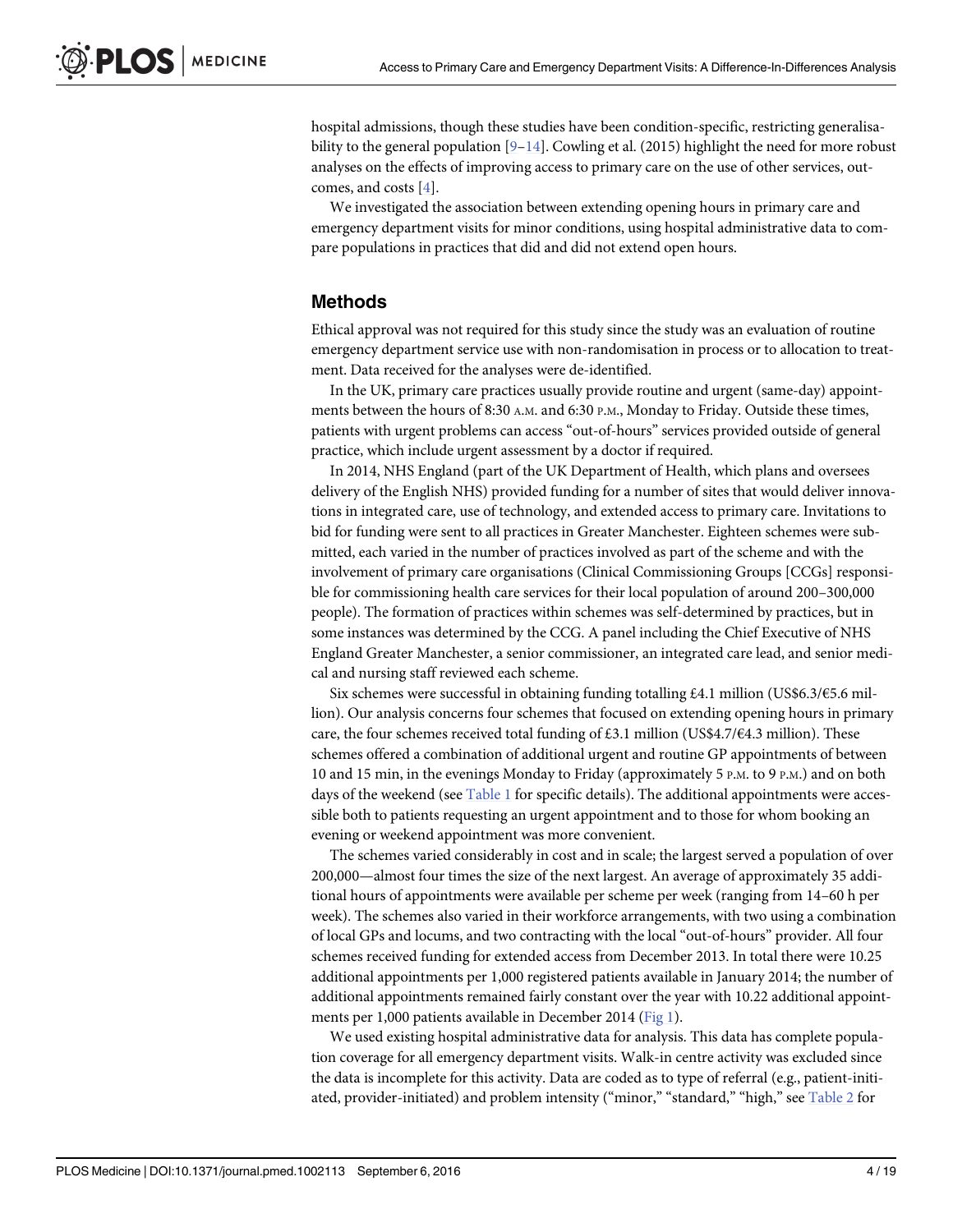|                                                             | Coverage and funding                                                        | Hours of operation and staffing<br>• 6:30–8 P.M. Monday–Friday, 8 A.M.–6 P.M. Saturday and Sunday.<br>• 2 GPs and receptionists. 18 x 10 min appointments per day Monday-<br>Friday,<br>• 120 x 10 min appointments per day Saturday and Sunday.          |  |  |  |
|-------------------------------------------------------------|-----------------------------------------------------------------------------|-----------------------------------------------------------------------------------------------------------------------------------------------------------------------------------------------------------------------------------------------------------|--|--|--|
| <b>Bury CCG</b>                                             | • 6/35 practices (c.32,894).<br>• £765,000 (US\$1,169,341/<br>€1,053,329)   |                                                                                                                                                                                                                                                           |  |  |  |
| <b>Central Manchester CCG</b>                               | • 33/35 practices (c.203,982).<br>• £979,000 (US\$1,496,450/<br>€1,053,329) | • 6–8 P.M. Monday–Friday, 9–11 A.M. Saturday and Sunday.<br>• 1 GP and 2 receptionists.<br>• 12 x 10 min appointments per day, Monday-Sunday.                                                                                                             |  |  |  |
| <b>Heywood, Middleton, Rochdale CCG</b><br>(Heywood scheme) | • 6/39 practices (c.30,890).<br>● £630,000 (US\$962,987/<br>€867,447)       | • 4–9 P.M. Monday–Friday, 9:30 A.M.–9 P.M. Saturday and 1:30 P.M.––9<br>P.M. Sunday.<br>• 2 GPs after 6 wk. 28 x 15 min appointments per day Monday-Friday<br>• 51 x 15 min appointments per day Saturday and 34 x 15 min<br>appointments per day Sunday. |  |  |  |
| Heywood, Middleton, Rochdale CCG<br>(Middleton scheme)      | • 8/39 practices (c.51,680).<br>• £770,000 (US\$1,176,984/<br>€1,060,213)   | • 6:30–9:30 P.M. Monday–Friday, 6–9 P.M. Saturday and Sunday.<br>$\cdot$ 1 GP<br>• 18 x 10 min appointments per day Monday-Sunday.                                                                                                                        |  |  |  |

#### <span id="page-4-0"></span>[Table 1.](#page-3-0) Intervention description: Enhanced access to "out-of-hours" primary care in each intervention practice Clinical Commissioning Group\*.

\*Clinical Commissioning Groups are responsible for commissioning health care services for their local population of around 200–300,000 people.

doi:10.1371/journal.pmed.1002113.t001



#### [Fig 1.](#page-3-0) Additional appointments available per 1,000 patients.

doi:10.1371/journal.pmed.1002113.g001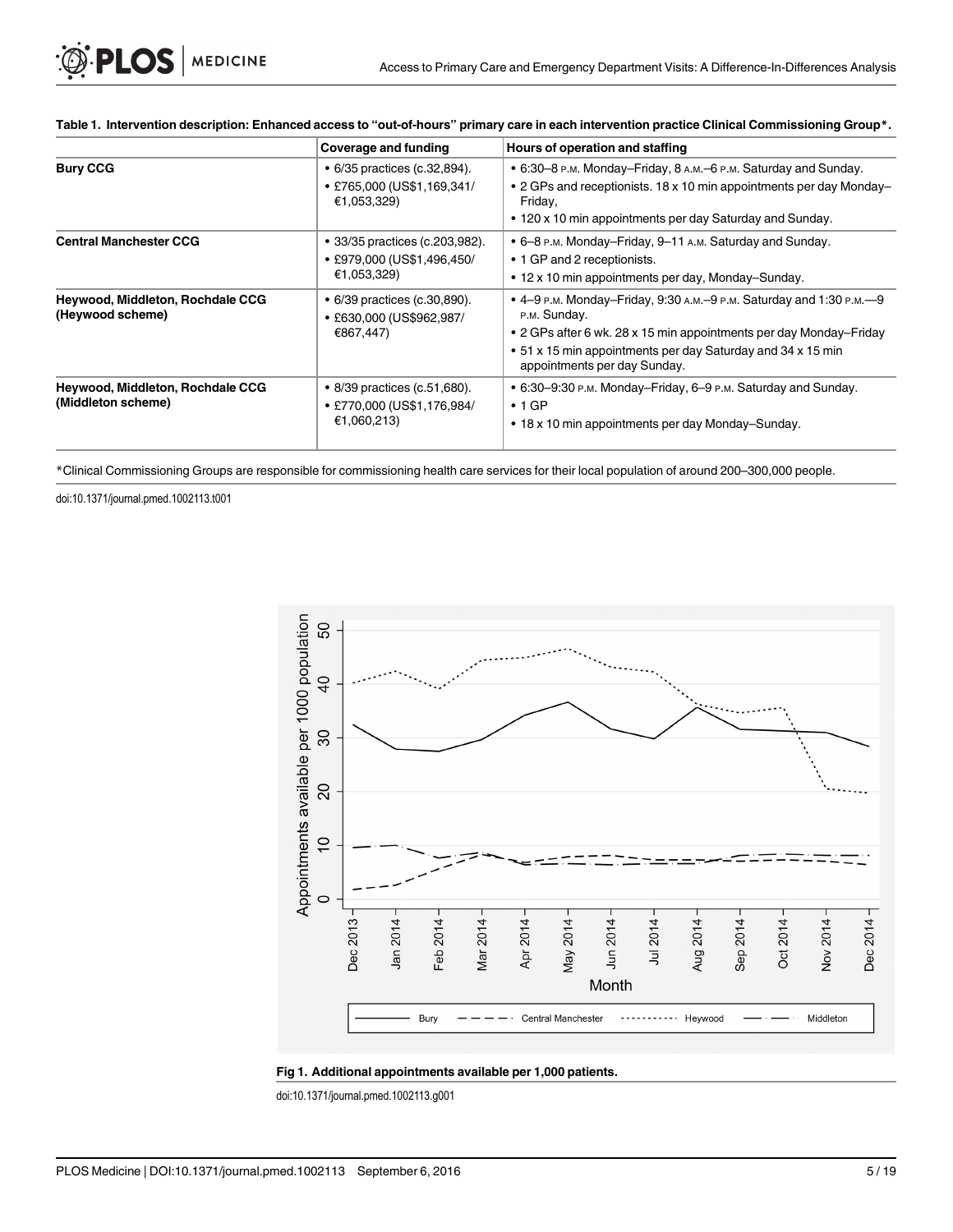| <b>Emergency department use</b>                    | <b>Description</b>                                                                                                                                          |  |  |  |  |
|----------------------------------------------------|-------------------------------------------------------------------------------------------------------------------------------------------------------------|--|--|--|--|
| <b>Patient-initiated (minor</b><br>intensity)      | Patient-initiated emergency department use for minor-intensity problems                                                                                     |  |  |  |  |
| <b>Cost Patient-initiated (minor</b><br>intensity) | Cost of Patient-initiated use for minor-intensity problems                                                                                                  |  |  |  |  |
| Total                                              | Total emergency department use                                                                                                                              |  |  |  |  |
| Intensity type $\wedge$                            |                                                                                                                                                             |  |  |  |  |
| <b>Minor</b>                                       | Emergency department use with intensity type coded as HRG V07 or V08<br>(2010/11) or VB10Z, VB11Z, VB06Z, or VB09Z in subsequent years                      |  |  |  |  |
| <b>Standard</b>                                    | Emergency department use with intensity type coded HRG V05 or V06<br>(2010/11) or VB07Z or VB08Z in subsequent years                                        |  |  |  |  |
| High                                               | Emergency department use with intensity type coded with HRG V01, V02,<br>V03 orV04 (2010/11) or VB01Z, VB02Z, VB03Z, VB04Z or VB05Z in<br>subsequent years. |  |  |  |  |
| <b>Intensity missing</b>                           | Emergency department use with missing data on intensity type code with<br>HRG code DOA, N/A, U06, UZ01Z                                                     |  |  |  |  |
| Referral type                                      |                                                                                                                                                             |  |  |  |  |
| <b>GP-referral</b>                                 | GP referral for emergency department use                                                                                                                    |  |  |  |  |
| <b>Patient-initiated</b>                           | Patient-initiated Emergency department use                                                                                                                  |  |  |  |  |
| Other referral                                     | Emergency department use with other mode of referral                                                                                                        |  |  |  |  |
| Code missing                                       | Emergency department use with missing data on mode of referral                                                                                              |  |  |  |  |
|                                                    |                                                                                                                                                             |  |  |  |  |

#### <span id="page-5-0"></span>[Table 2.](#page-3-0) Emergency department outcomes.

HRG: Health care Resource Group

HRG codes group clinically similar treatments on the basis of resource used.

^The grouping of HRG codes follows the same minor/standard/high grouping as the 2010/11 HRG tariff.

doi:10.1371/journal.pmed.1002113.t002

details). All statistical analysis was carried out using the statistical package Stata (version 13). Our analysis uses data for Greater Manchester, which has the benefit of enabling comparisons to practices within the same environment and with similar practice populations.

Our principal analysis concerns patient-initiated visits to emergency departments for "minor" problems. This measure was chosen as increasing primary care open hours is most likely to impact on problems that could be adequately managed in primary care. We conduct secondary analysis for total emergency department visits and also report data on other referral types (e.g., referrals from primary care) to assess whether the intervention affects referral patterns and "standard" and "high" intensity visits.

The proposal contains a range of proposed analyses [\(S1 Text](#page-16-0)). Unlike a standard trial with accompanying protocol, the evaluation needed to be responsive to what was an exploratory and time-limited pilot scheme. The bids that were initially submitted by each scheme contained many services to be piloted and many outcomes that were the proposed target of these services. This included not only extending the hours that primary care services could be made available but also extending the range of services on offer; for example, extended diagnostic services or specialist outreach clinics for long-term conditions. Within the first few months of the funding, each scheme narrowed its focus substantially, so that in the four schemes in question, establishing an extended hours service became the main focus and plans for extending the range of services were dropped. This then meant that the outcomes that might have been associated with these services (including hospital admissions and emergency department use for more severe health conditions) were also dropped. This meant the only feasible impact the pilot schemes could have on secondary care was minor attendance.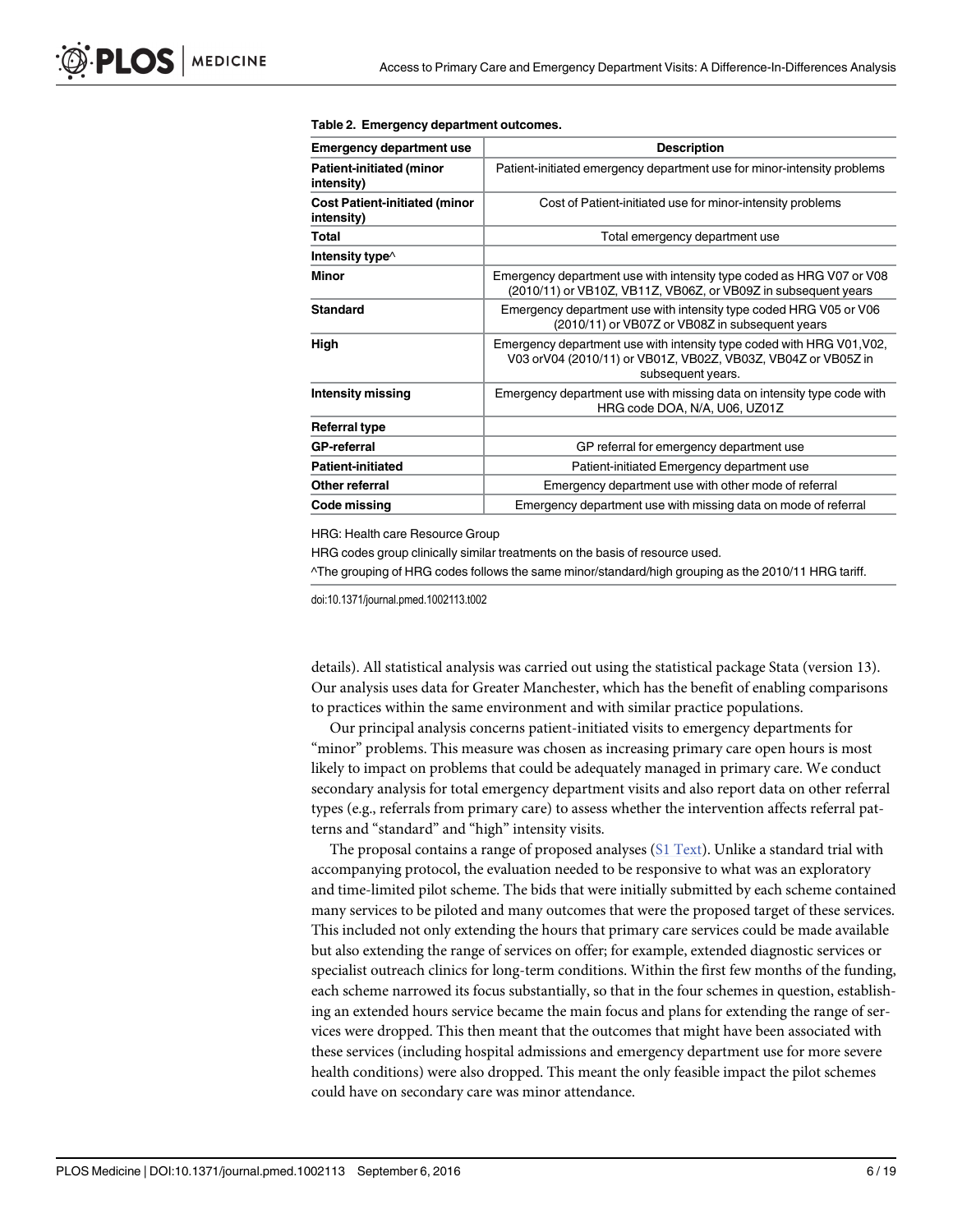<span id="page-6-0"></span>In total we have data on emergency department visits covering 2,942,354 patients from 525 primary care practices in Greater Manchester from 2011\_2014. Fifty-six practices (10.7%, with 346,024 patients) participated in one of the four schemes offering extended opening hours during the intervention period. Secondary Uses Service (SUS) Payment by Results data for Accident and Emergency services were provided by the North West Commissioning Support Unit through NHS England. The data were provided at the patient level and aggregated to primary care practices, coded as either intervention practices (offering extended opening hours) or comparator practices (offering routine opening hours and excluding practices involved in one of the two funded schemes with no additional appointments). The data do not allow us to assess whether patients visited primary care before attending the emergency department unless they were referred to the emergency department by the primary care practitioner ("GP-referral"). Emergency department use was measured quarterly per 1,000 registered practice population. We assessed the effects of the intervention on costs of emergency department services by applying standard Payment by Results tariffs for financial year 2013/14 for each type of use. A single (2013/14) tariff was applied to all periods to ensure variations in costed activity over the period reflected activity changes rather than unit cost fluctuations.

#### Principal Analysis

Relative differences in emergency department visits per 1,000 registered population between intervention practice and comparators before (2011–2013) and after (2014) the intervention were estimated using regression analysis of *difference-in-differences* [[15](#page-17-0)]. We tested for statistically significant differences in emergency department use between intervention and comparator using an interaction term for intervention with a binary indicator for the intervention period. The interaction term gives the relative ("risk") difference in emergency department use for the intervention practices (the change in use over time beyond the change observed in the comparison group—the "difference in differences").

Estimation was made using Ordinary Least Squares regressions with 525 practice level binary indicators (practice fixed-effects) and 15 time quarter indicators (time fixed-effects). The practice fixed-effects control for any time-invariant confounding in emergency department use between practices that may be associated with the intervention (for example, if intervention practices have higher or lower number of emergency department visits generally). Time fixed-effects control for any temporal fluctuations (such as seasonal effects) in emergency department use from the general trend. Standard errors were corrected for heteroscedasticity to account for potential heterogeneity in the error term (which can result in the variance of estimates being biased and hence biases statistical inference).

Absolute risk/difference in 2014 was obtained by applying the estimated percentage point reduction to the average rate of attendances per 1,000 and multiplied by four (quarters) and the population size (divided by 1,000).

#### **Confounding**

To be unbiased, the difference-in-differences approach makes several assumptions [\[16,17\]](#page-17-0). First, there should be no confounding due to selection into intervention. Second, both intervention and comparator practices should demonstrate similar trends in emergency department use over time prior to the intervention.

Confounding due to selection is a concern as primary care practices may self-select into the intervention. The use of primary care practice fixed-effects removes some of the potential confounding due to self-selection; namely, the fixed-effects approach accounts for time-invariant characteristics of practices that may account for historic differences in the outcome between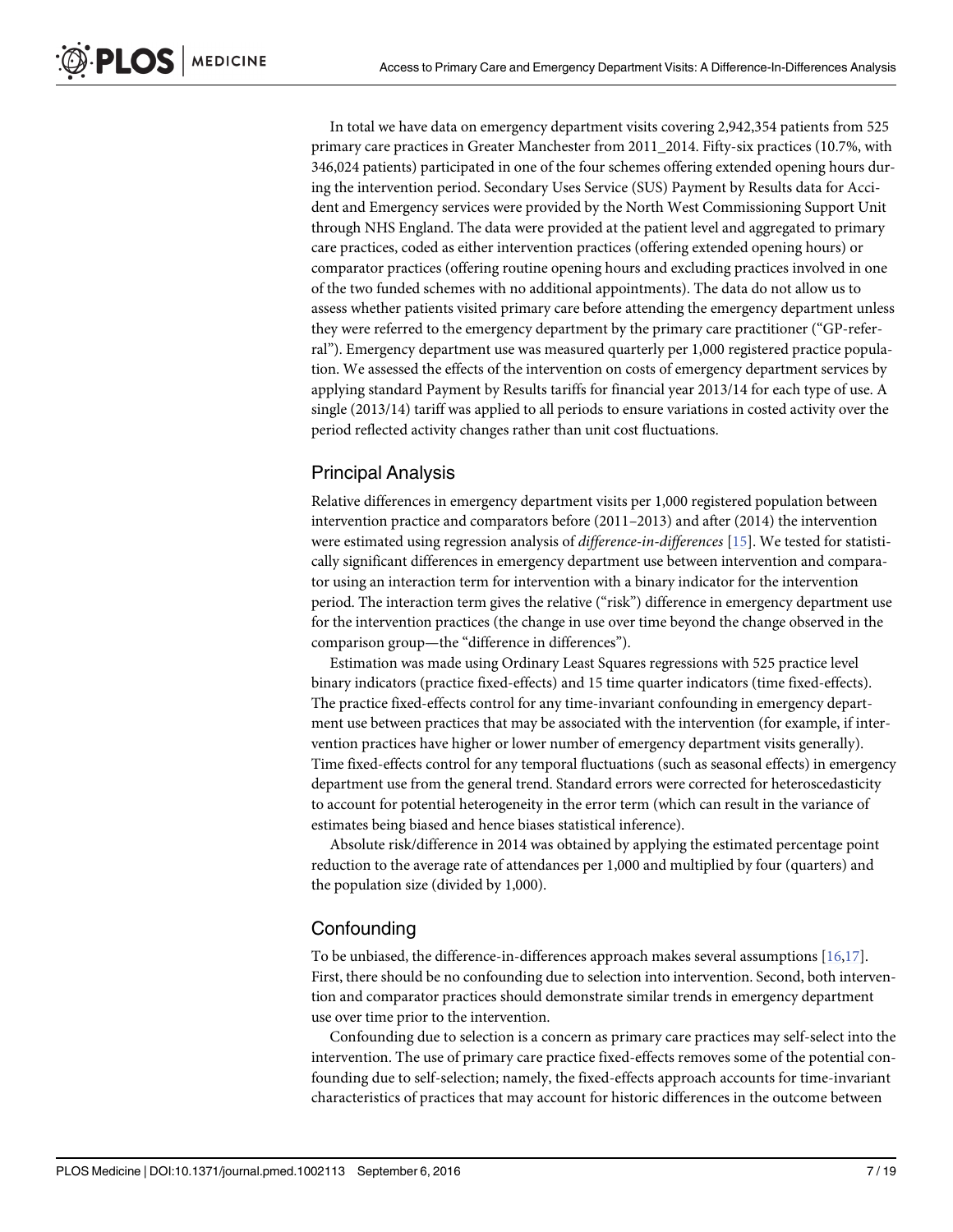<span id="page-7-0"></span>intervention and comparators. Residual confounding may still occur should historic differences not fully identify whether the patients or practitioners in intervention practices are more or less likely to embrace the intervention than patients or practitioners in comparator practices.

To account for potential selection into the intervention group and minimize the derived bias in the estimated impact, we match intervention practices to comparator practices via propensity score matching so that, conditional on observable differences between comparator and intervention groups, the propensity of treatment is similar for both groups. Potential outcomes under these matched groups are then independent of treatment assignment conditional on the observable differences [[18](#page-17-0)]. This conditional independence of treatment assignment is useful in observational studies in which treatment allocation is non-random and can be viewed as an approach that seeks to replicate random assignment in conventional randomised controlled trials.

We estimated the propensity to be in the intervention group via a probit model of intervention group membership against observed practice covariates hypothesised to relate to intervention assignment and the outcome (emergency department use) but not affected themselves by the intervention. The covariates used include practice practitioner characteristics (age, gender, country of qualification, and the size of registered patients per practitioner) and practice patient characteristics (age, gender, deprivation, and limited long-standing illness). Data on practice practitioner characteristics were derived from data from the Health and Social Care Information Centre on registered practitioners [[19\]](#page-18-0) and data on patient characteristics from the General Practice Patient Survey, a national sample survey used with all English primary care practices, and weighted to produce representative samples of practice populations [[20](#page-18-0)]. The practice, practitioner, and patient characteristics may influence the relative volume and type of emergency hospital use, and may result in different responses to the intervention of extended access. On the one hand, practitioner's motivation to provide extended appointments may vary with the gender, age, and ethnicity of practitioners and may be influenced by the current strains on appointments and the culture within the practice. On the other hand, the demand and subsequent uptake of extended access appointments may be hypothesised to be correlated with the age, gender, deprivation, and need structure of a practice's patient base.

We excluded practices outside the common support (overlapping propensity scores) from both intervention and comparator groups. We constructed our matched comparator and intervention groups under a variety of matching strategies: a) nearest neighbour with replacement (whereby each intervention practice is matched to n comparator practices based on propensity score closest proximity)  $[18]$  $[18]$  $[18]$ ; b) radius matching (whereby each intervention practice is matched to all comparator practices where the propensity score falls within a given radius) [\[21](#page-18-0)]; c) kernel weighting (whereby all comparator practices within a bandwidth are matched to the intervention practice but weighted in relation to the distance in propensity score) [[22](#page-18-0)]; d) all comparator practices under the common support range (whereby all comparator practices have equal weight but must fall under the common support); and e) the top 25% of comparator practices under common support (whereby only those comparator practices in the top quartile of ranked propensity score are matched to the intervention practices) [\[23\]](#page-18-0). Among the matched comparator and intervention groups identified with each strategy, we selected the one that best meets the acceptability criteria of covariate balance. Covariate balance was assessed via standardised differences (bias) and variance ratios. All propensity score matching was conducted using psmatch2 in Stata [\[24\]](#page-18-0).

Confounding may also arise should either the intervention or comparator practices have existing access outside of core hours. We are unable to identify the extent of existing access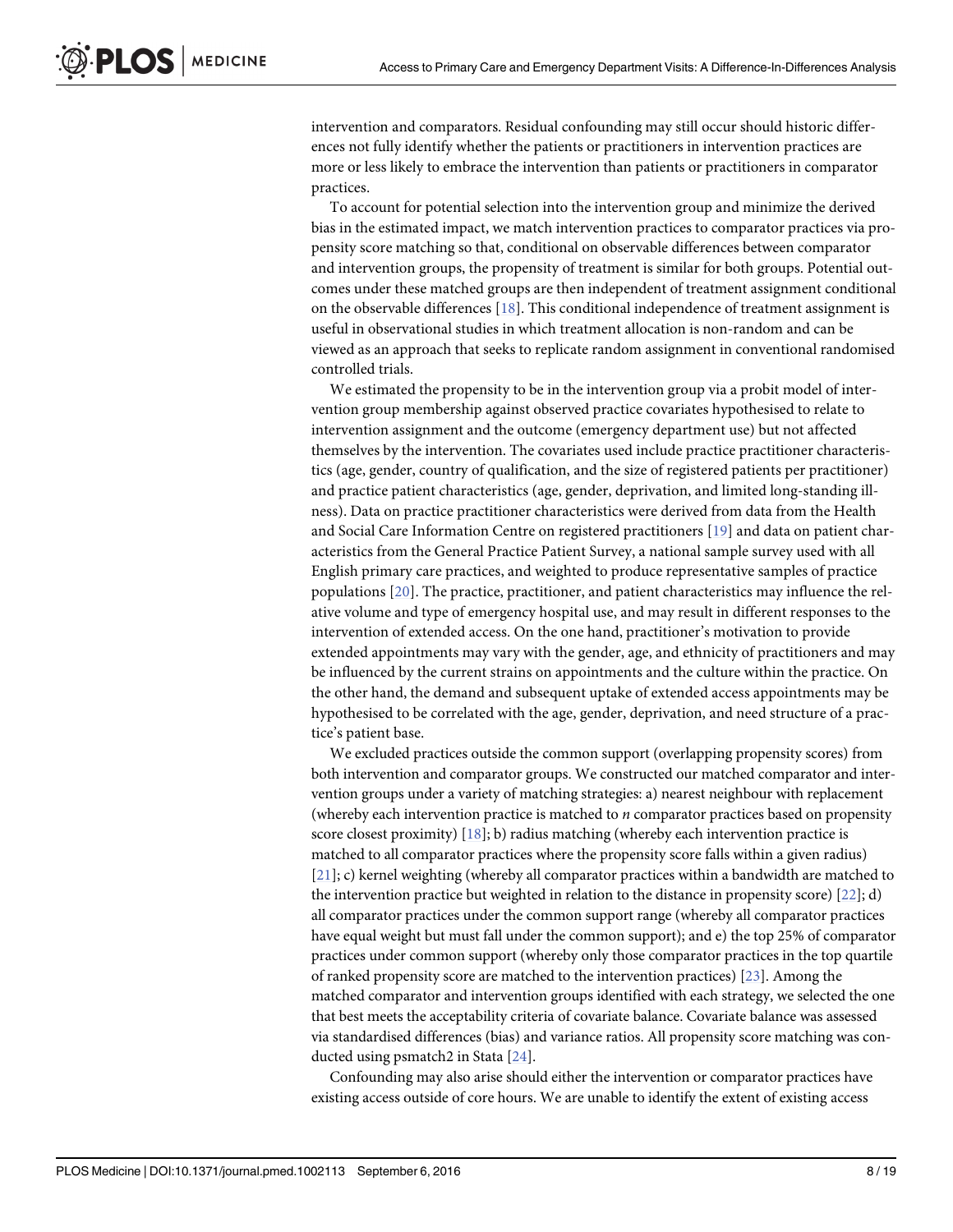<span id="page-8-0"></span>outside of core hours over the period studied, but as the scheme extended existing hours of primary care access, our results can be considered as a conservative estimate of the impact extended access has on emergency department use.

The assumption of similarity of trends was tested on the matched sample by estimating a linear time trend interacted with the intervention dummy in the pre-intervention period. This was performed separately for each type of emergency department use modelled. Where divergent time trends are observed, the difference-in-differences analysis may be biased since the estimated difference may be reflective of differences in trends of the outcome variable.

All variables were transformed using the inverse hyperbolic sine transformation which can be interpreted roughly as percentage changes. This is similar to the logarithmic transformation but can be used when the dependent variable takes zero values [\[25\]](#page-18-0).

#### Sensitivity Analyses

We conducted additional analyses to assess the robustness of our results:

- 1. Total attendance: We estimated effects on total emergency department use, excluding those patients eventually admitted to hospital (since these could be judged as "appropriate" use of emergency department).
- 2. 6-mo intervals: We estimated effects at 6-mo intervals to see if the effects of the intervention were more apparent in later time periods after introduction of the intervention.
- 3. Regression to the mean: To assess whether our results are subject to bias caused by regression to the mean (representing random fluctuations around a long-run average), we replicate our models with baseline emergency department use included; as this is time invariant this removes the potential to include practice fixed-effects.
- 4. Equal pre- and post-intervention comparisons: We estimate the model using only 2013 quarters as the pre-intervention period. This approach compares pre- and post-intervention periods close to the intervention start; in the current context this could be 1 y pre- (2013) and 1 y post-intervention (2014).
- 5. Model specification: The log-linear approach taken assumes a normal distribution in the error term, which is unlikely to hold under count data. We estimate negative binomial models to see whether our results were robust to model specification.
- 6. Unmatched sample with time-trend adjustment: As an alternative to matching, we estimated effects on the unmatched sample including all practices in Greater Manchester. Where the difference in trends between intervention and comparators was statistically significant, we predicted emergency department use by extrapolating the time trend in the preintervention period to the intervention period. Time-trend adjusted emergency department use was then calculated as the difference between actual and predicted use at each time point and used as the outcome of interest. This approach controls for the part of the estimated effect of the intervention that is due to differences in trends before the intervention under the assumption that practices would have continued along their pre-intervention trends, and has been used in previous health research [[26](#page-18-0),[27](#page-18-0)].

A number of changes to the analysis plan were made during the peer review process, including the addition of propensity score matching to address imbalance and reduce the potential for divergent time trends; the inclusion of practice characteristics in comparisons of matches between practices; and suggestions for sensitivity analysis regarding equal pre- and post-periods and investigations of modelling negative binomial models as opposed to linear models.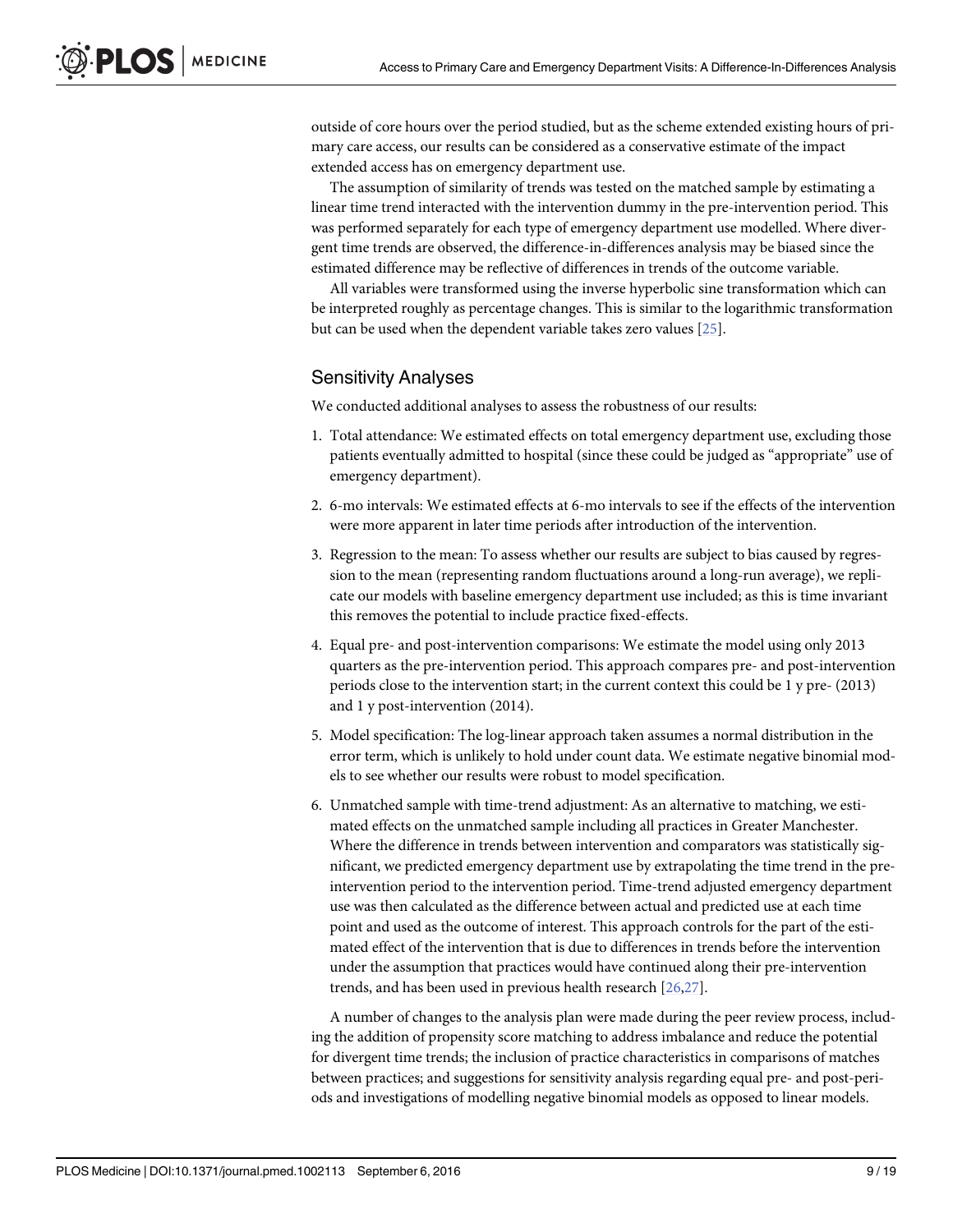<span id="page-9-0"></span>

Fig 2. Percentage of additional appointments booked in intervention practices, by Clinical Commissioning Group.

doi:10.1371/journal.pmed.1002113.g002

#### **Results**

There were 51,465 additional appointments provided by the intervention during the extended opening hours (152 appointments per 1,000 population). Numbers of additional appointments varied between the intervention practices, from 10/1,000/month to 40/1,000/month. In total, 65.1% (33,519/51,465) of additional appointments were used, with an increase over time (see Fig 2), perhaps reflecting the gradual embedding of the service and increased patient awareness.

#### Matching

Assessing the quality of the matched samples requires consideration of the similarity across the comparator and intervention (treated) group in both the standardised differences and variance of the observed covariates and propensity scores. Student's t tests of equivalent covariates are uninformative due to issues of reduced sample size; a joint test of the significance of all observed covariates may highlight imbalance but is also suspect to this reduced sample concern. Austin (2009) recommends that comparisons between unmatched and matched samples be made on the basis of standardised differences and relative variances of both the covariates and propensity score since these are not sensitive to sample size  $[28]$  $[28]$ . This ensures the comparator and intervention groups are similar both in the mean of the covariates and the distribution of these covariates in addition to the overall propensity score. Equivalent control and intervention groups would have similar means (a low percentage bias) and ratios of variances close to unity. Rubin (2001) provides recommendations on the diagnostic criteria of the propensity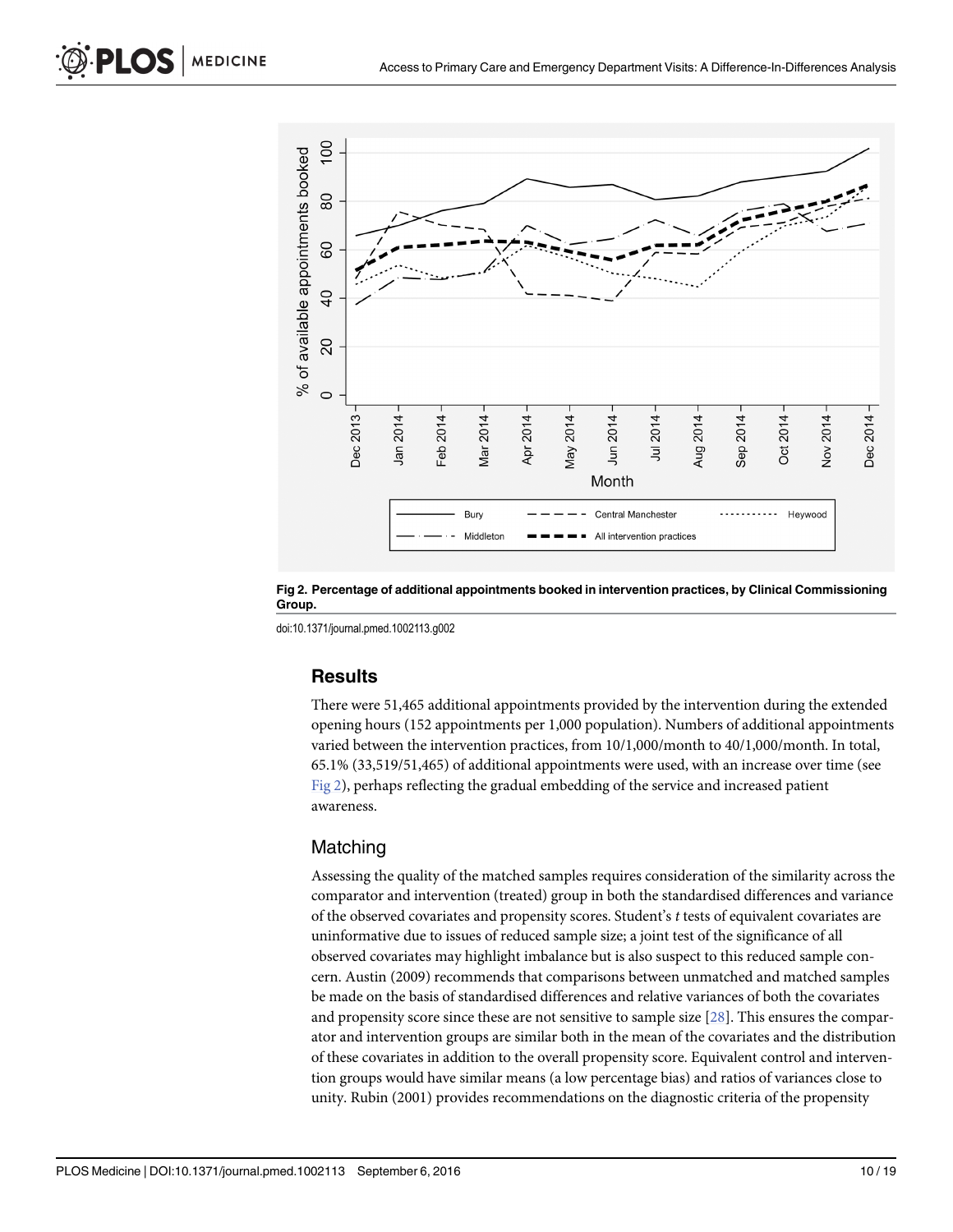<span id="page-10-0"></span>score, recommending that the absolute standardised difference of the means of the linear index of the propensity score between the comparator and intervention (treated) group is below 25% [\[29](#page-18-0)]. Rubin (2001) also recommends that the variance ratio of the propensity score lies between 0.5 and 2 at the extremes.

Diagnostic results for a range of matching procedures are reported in [S1 Table](#page-16-0). All matching was conducted under common support of the propensity score; one comparator practice lay outside the range of common support. Although balance in the observed covariates and acceptable variance ratios were generally met across each procedure, the acceptable percentage bias of less than 25% was only met by the kernel matching procedure using the epanechnikov kernel and bandwidth 0.06. Our analysis was therefore conducted on the kernel matched sample. The percentage bias for each covariate under the unmatched and matched sample using kernel matching are reported in  $S2$  Table. The percentage bias in the matched and unmatched samples are plotted in [S1 Fig.](#page-15-0)

Kernel matching generates weights for comparator practices that are determined by the distance in propensity scores to intervention practices. We weight the difference-in-differences models using the kernel weights generated by the propensity score model. Since the weights used in the regression models are based on propensity scores (predicted values) there are concerns over the validity of the standard errors [[30](#page-18-0)]. Abadie and Imbens (2008) note that unlike nearest-neighbour matching (which matches a finite, restricted number of comparators to intervention practices), the number of matches increase with sample size under kernel matching; under these circumstances bootstrapping is likely to generate valid inference [[31](#page-18-0)]. Standard errors in each model were obtained using bootstrapping with 1,000 replications simultaneously over both the propensity model and the difference-in-differences model.

#### Principal analysis

[Table 3](#page-11-0) and [Fig 3](#page-12-0) report the pre- and post-period emergency department use for each outcome measure. On average, there were approximately 95 attendances at emergency departments per 1,000 per quarter, with approximately half being for "minor" problems, and patient-initiated use making up the largest proportion.

[Table 3](#page-11-0) provides average pre- and post-intervention observed attendance, an estimate of the difference in time trends between matched comparator and intervention practices in the preintervention period, and the difference-in-differences estimates. Statistically significant differences in pre-intervention trends between comparator and intervention practices were found for standard intensity, patient-initiated, other, and missing referrals attendance. For these, the difference-in-differences estimate is biased and inference should not be made on these estimated effects (denoted by  $\land$  in [Table 3](#page-11-0)). Intervention practices demonstrated a 26.4% relative reduction in patient-initiated referrals to emergency departments for "minor" problems (95% confidence interval [CI] -38.6% to -14.2%; absolute risk/difference: -10,933 per year, 95% CI -15,995 to -5,866), which in turn led to a 26.6% relative reduction in the costs of patient-initiated referrals for "minor" problems (95% CI -39.2% to -14.1%; absolute difference: -£767,976, 95% CI -£1,130,767 to -£405,184) (-US\$1,173,890 [95% CI -US\$1,728,434, to -US\$619,344]; -€1,057,426 [95% CI -€1,556,953 to -€557,898]). There was an insignificant relative reduction of 3.1% in total emergency department use (95% CI -6.4% to 0.2%; absolute difference: -3,901, 95% CI -8,094 to 304).

#### Sensitivity analyses

We conducted additional analyses to assess the robustness of our results: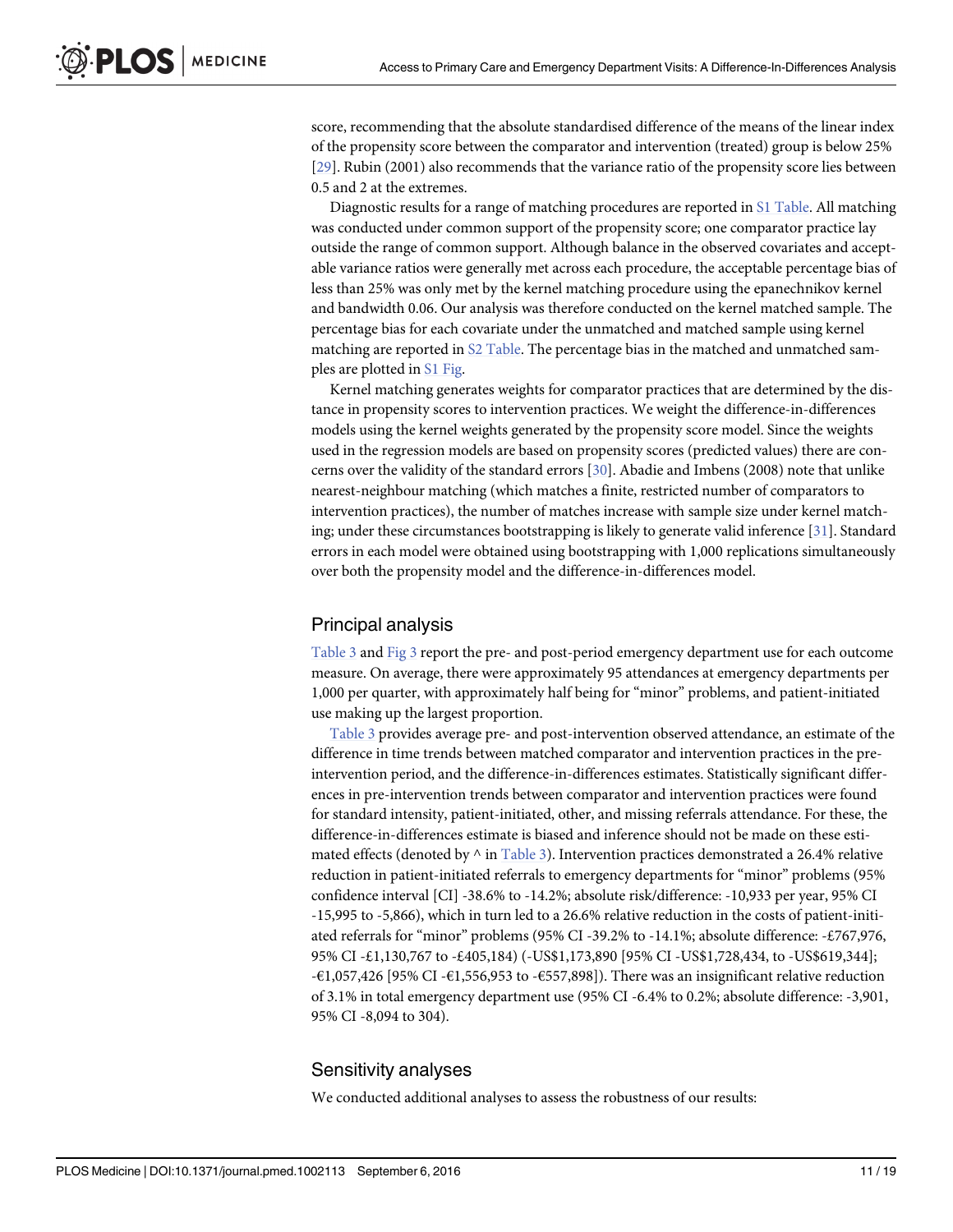[Table 3.](#page-10-0) Average emergency department use per 1,000 registered patients in the pre- (2011 to 2013) and post- (2014) intervention period and difference-in-differences estimates of changes in emergency department use.

|                                                          |          | Average<br>attendance |                   | Estimated difference in 2011-2013<br>trend* | Difference-in-differences estimate** |                                 |                 |
|----------------------------------------------------------|----------|-----------------------|-------------------|---------------------------------------------|--------------------------------------|---------------------------------|-----------------|
|                                                          |          | С                     |                   | Estimate [95% Confidence Interval]          | <b>Estimate</b>                      | 95% Confidence<br>interval      | <i>p</i> -value |
| Patient-initiated referrals (minor<br>intensity)         | Pre      | 29.4                  | 31.2              |                                             |                                      |                                 |                 |
|                                                          | Post     | 32.3                  | 29.4              | -0.004 [-0.015 to 0.007]                    | $-26.39%$                            | [-38.61% to -14.16%]            | (0.001)         |
| Cost of patient-initiated referrals (minor<br>intensity) | Pre      |                       | $2,007.3$ 2,171.9 |                                             |                                      |                                 |                 |
|                                                          | Post $ $ | 2,218.4               | 2,061.0           | -0.008 [-0.018 to 0.002]                    | $-26.63%$                            | [-39.21% to -14.05%]            | (0.001)         |
| <b>Total</b>                                             | Pre      | 93.1                  | 95.4              |                                             |                                      |                                 |                 |
|                                                          | Post     | 94.1                  | 94.6              | 0.002 [-0.002 to 0.006]                     | $-3.08%$                             | $[-6.39\% \text{ to } 0.24\%]$  | (0.069)         |
| <b>Intensity type</b>                                    |          |                       |                   |                                             |                                      |                                 |                 |
| Minor                                                    | Pre      | 46.8                  | 48.2              |                                             |                                      |                                 |                 |
|                                                          | Post     | 46.8                  | 47.5              | 0.007 [-0.003 to 0.016]                     | $-4.45%$                             | [-9.18% to 0.28%]               | (0.065)         |
| <b>Standard</b>                                          | Pre      | 35.3                  | 39.1              |                                             |                                      |                                 |                 |
|                                                          | Post     | 36.1                  | 38.4              | $-0.005$ [ $-0.010$ to $-0.001$ ]           | $-5.42\%$                            | $[-9.86\% \text{ to } -0.90\%]$ | (0.019)         |
| High                                                     | Pre      | 8.5                   | 6.4               |                                             |                                      |                                 |                 |
|                                                          | Post     | 10.7                  | 8.5               | -0.002 [-0.017 to 0.014]                    | $-1.08%$                             | [-5.52% to 7.96%]               | (0.722)         |
| Missing                                                  | Pre      | 2.5                   | 1.8               |                                             |                                      |                                 |                 |
|                                                          | Post     | 0.4                   | 0.1               | 0.016 [-0.022 to 0.054]                     | 11.31%                               | $[-0.54\% \text{ to } 22.14\%]$ | (0.040)         |
| <b>Referral type</b>                                     |          |                       |                   |                                             |                                      |                                 |                 |
| <b>GP-referral</b>                                       | Pre      | 3.6                   | 2.0               |                                             |                                      |                                 |                 |
|                                                          | Post     | 3.9                   | 2.5               | 0.002 [-0.010 to 0.013]                     | 4.43%                                | [-4.11% to 12.74%]              | (0.315)         |
| <b>Patient-initiated</b>                                 | Pre      | 55.1                  | 58.6              |                                             |                                      |                                 |                 |
|                                                          | Post     | 62.7                  | 53.9              | $-0.022$ $[-0.031$ to $-0.013]$             | $-31.88\%$                           | [-44.80% to -18.91%]            | (0.001)         |
| Other referral                                           | Pre      | 33.9                  | 32.9              |                                             |                                      |                                 |                 |
|                                                          | Post     | 27.4                  | 38.1              | 0.037 [0.025 to 0.049]                      | 33.79%^                              | [21.37% to 46.22%]              | (<0.001)        |
| Code missing                                             | Pre      | 0.4                   | 1.9               |                                             |                                      |                                 |                 |
|                                                          | Post     | 0.1                   | 0.1               | -0.136 [-0.172 to -0.099]                   | $-38.27%$                            | [-48.65% to -27.76%]            | (0.001)         |

 $C =$  comparator group;  $I =$  intervention group

<span id="page-11-0"></span>**PLOS** MEDICINE

Intervention group is matched Greater Manchester intervention practices, and comparator group is all Greater Manchester matched non-intervention practices; sample size for each model is 7,304; this is the matched (weighted) sample using kernel propensity score matching.

Bootstrapped standard errors (1,000 replications) over both propensity score and regression models.

\*Estimated difference in trend is estimated from an Ordinary Least Squares regression of attendance regressed on a linear time trend and an intervention practice interacted linear time trend; the estimate provided gives the estimated divergence of the intervention practices time trend in comparison to the comparator practices time trend.

\*\*All activities were transformed using the inverse hyperbolic sine transformation; estimate gives the relative (risk) difference in emergency department use for intervention versus comparators; each estimate is obtained from a separate difference-in-differences Ordinary Least Squares regression.

^ Divergent time trends—the difference-in-differences assumption of equivalent time trends is not satisfied and inference should not be made on these estimates.

doi:10.1371/journal.pmed.1002113.t003

- 1. Total attendance: Admission to hospital following an emergency department visit might indicate that the patient's condition would not have been treatable in primary care. After excluding those patients from the sample, we continue to find no significant change in total emergency department use between comparator and intervention practices [\(S3 Table\)](#page-16-0).
- 2. 6 mo intervals: The effects of the intervention were similar in January–June (immediate post intervention) and July–December (6–12 mo post intervention), but the effects were slightly larger in the latter half of the intervention period ([S4 Table\)](#page-16-0).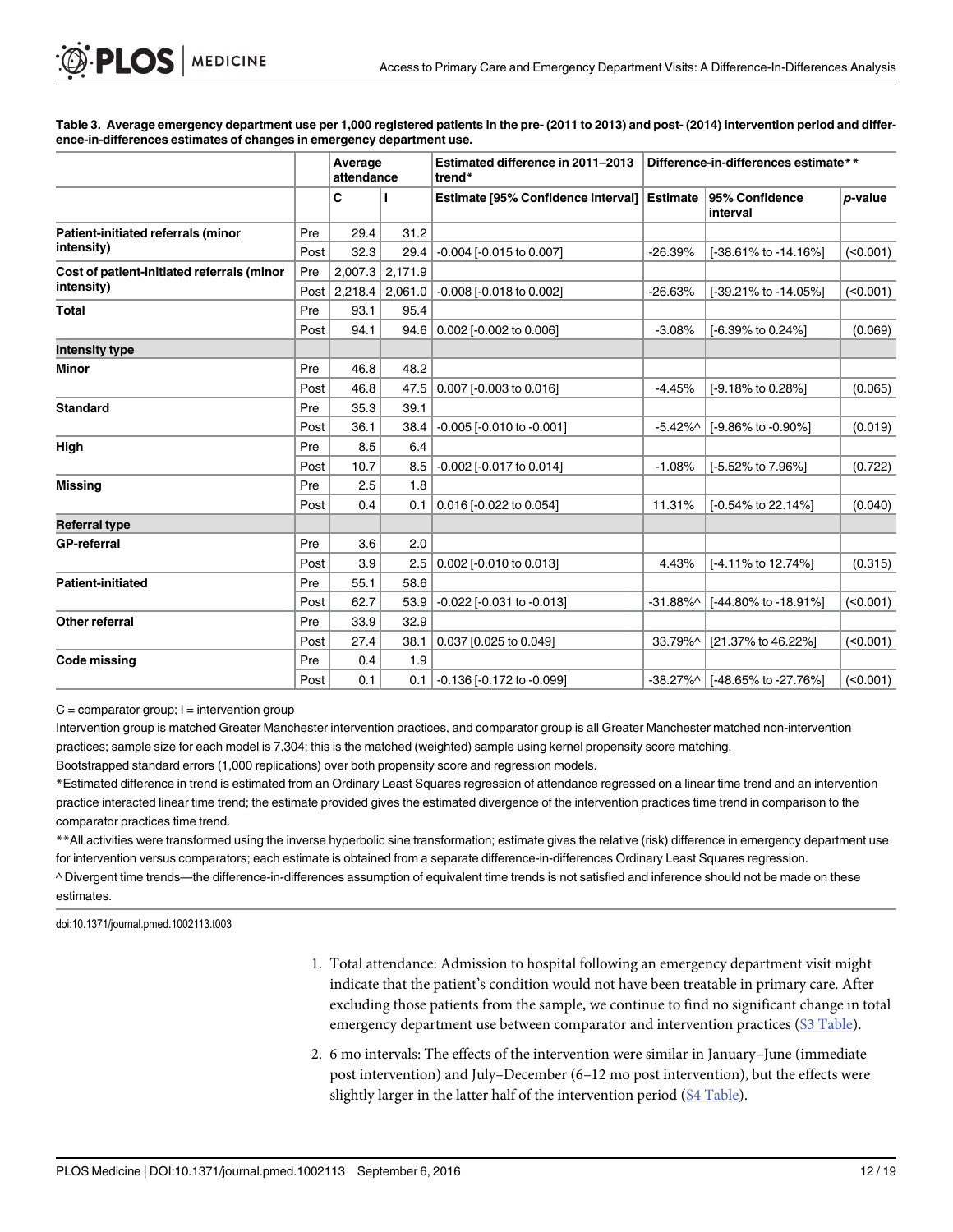<span id="page-12-0"></span>



doi:10.1371/journal.pmed.1002113.g003

- 3. Regression to the mean: Our results on the main variables of interest were robust to the inclusion of baseline emergency department use  $(S5 \text{ Table})$ . This suggests our main results are not reflective of random fluctuations around a long-run average.
- 4. Equal pre- and post-intervention comparisons: Our results on the main variables of interest were robust where only 2013 was modelled for the pre-intervention period though the magnitude of reduced minor patient-initiated attendances (total and minor attendances) is lower (higher and now significant) ([S6 Table\)](#page-16-0). This suggests our main results for minor patient-initiated attendances are not substantively sensitive to the pre-period analysed.
- 5. Model specification: Our fifth analysis concerned the modelling approach taken. We find our main variables of interest were statistically and economically robust to the use of either a negative binomial or log-linear estimation approach [\(S7 Table](#page-16-0)). Where differences were observed, these were for measures with rates of attendances close to zero.
- 6. Unmatched sample with time-trend adjustment: Our final sensitivity check estimated the effects of the intervention on the unmatched sample. Where time trends were evident, attendance was adjusted via the removal of the trend for both comparator and intervention groups. In the unmatched sample a significant difference in trends for several outcome measures in the pre-intervention period was identified between comparator and intervention groups ([S8 Table\)](#page-16-0). Adjusting for these, we find a smaller reduction in patient-initiated minor attendances.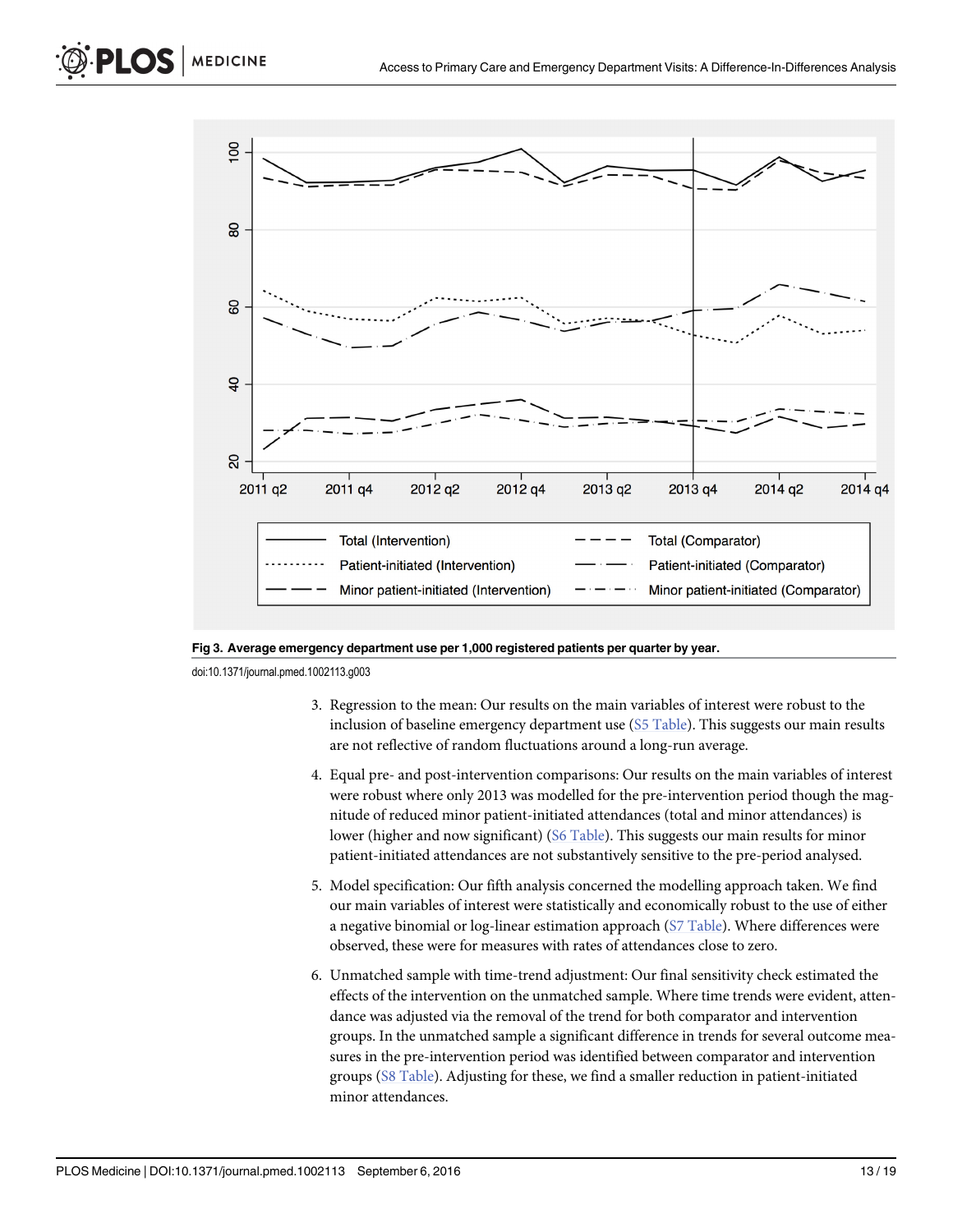## <span id="page-13-0"></span>**Discussion**

#### Principal Findings

In Greater Manchester, primary care practices that extended opening hours demonstrated a 26.4% reduction in patient-initiated referrals to the emergency department with minor problems. The pattern of results (with an impact mainly on emergency department use for minor problems) suggests that the decrease was related to the intervention. The overall impact was robust to choice of comparators and other sensitivity analyses.

The absolute decrease in emergency department use we found is lower than the number of new out-of-hours appointments booked; the ratio of additional appointments to emergency attendances avoided is approximately 3:1 (33,159 appointments booked compared to 10,933 reduced patient-initiated referrals to emergency departments).

Our findings add to a sparse literature that has investigated whether extending access to routine primary care appointments is associated with lower emergency department use. Most studies assess extended access via the introduction of out-of-hours urgent care centres or telephone triage systems and have suffered from a lack of comparator. No conclusive evidence has been found to suggest these services reduce emergency department use  $[8]$  $[8]$ . In general there was a noted lack of high-quality evidence to assess the associations of interventions that may reduce emergency department use. One study that is directly relevant to our study evaluated emergency department use for a group of practices with available weekend primary care appointments [[32](#page-18-0)]. This study conducted a controlled before and after analysis finding similarly large reductions in emergency department attendance. Unlike our study, however, there was no control population without access to weekend appointments. The authors' control group were those practices who did not host the appointments at weekends (but whose patients could access these services); this is more in line with addressing the question regarding how 7-day services should be delivered in primary care rather than whether introducing these services may reduce emergency department use. The authors did not consider the role of patient self-referral to emergency department use; this was a leading component in our analyses. Furthermore, the study was based on a relatively smaller population of 34 practices (four hosting the weekend appointments and 30 not hosting the appointments) covering 190,000 patients within central London, whilst our study covered a larger population of 525 practices with 2,960,354 registered patients over a wider sociodemographically diverse area.

#### Strengths and Weaknesses

Our analytic design is suited to the evaluation of rapid, large scale policy interventions, such as the introduction of financial incentives or new service innovations [\[26,27,33,34](#page-18-0)] Nevertheless, such designs have a number of limitations compared to a formal trial, especially in (a) controlling for confounding, (b) comprehensive assessment of outcomes, and (c) standardisation of the intervention. We explore each of these issues below.

Despite efforts to control for selection outlined in the methods, it is not possible to be entirely sure that other "unmeasured" confounders were not present. The quality of the matching in the propensity score matching process is only as good as the ability to capture all differences between the intervention and comparator groups that affect treatment propensity and outcomes. Although few covariates in the propensity model were significantly different in the unmatched sample, the standardised differences ([S2 Table\)](#page-16-0) revealed large percentage bias. We were able to reduce the percentage bias of the model to an acceptable level of below 25%, but this is only valid for those covariates we were able to observe. The intervention and comparator groups exist within the same local environment which may mitigate the potential for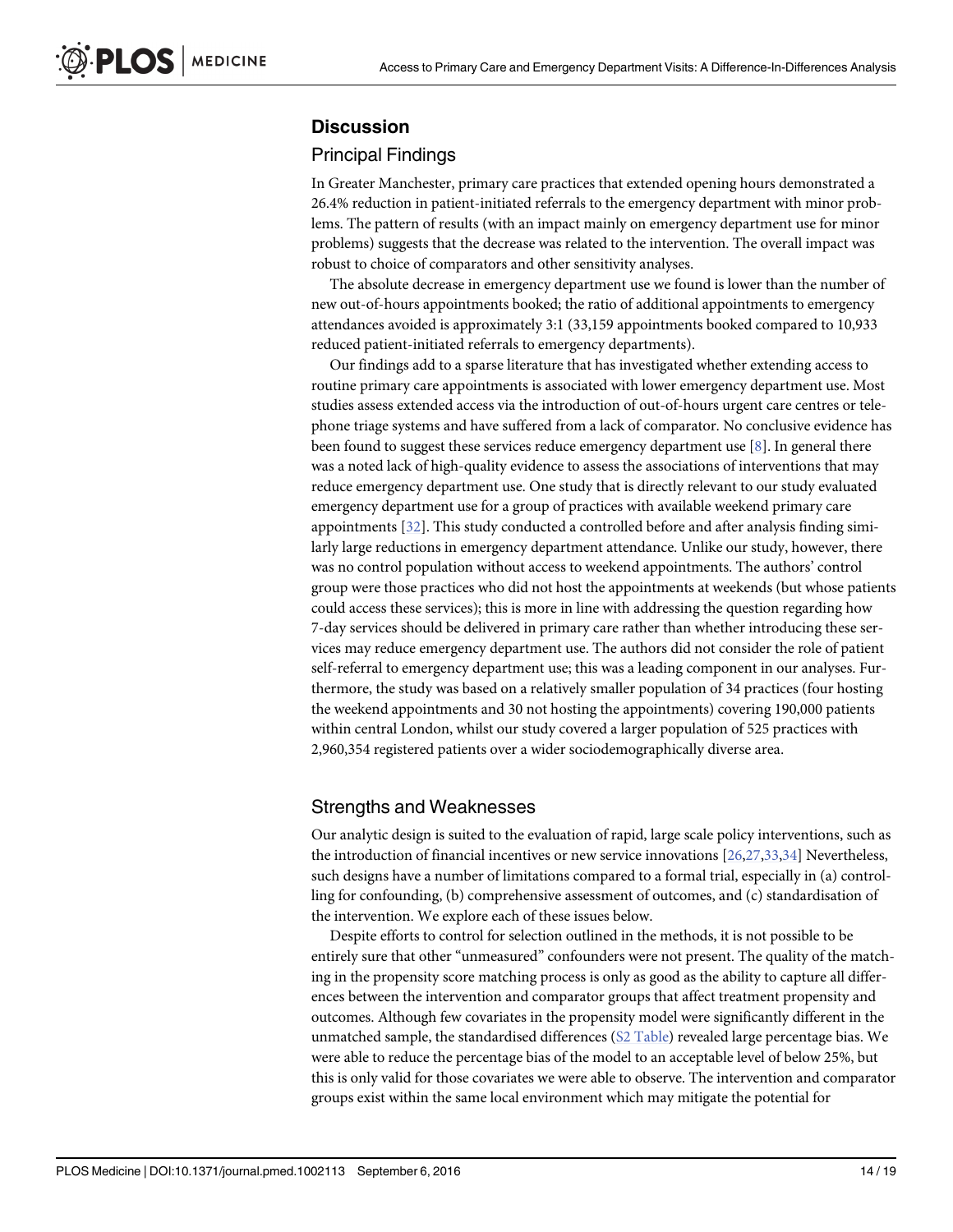<span id="page-14-0"></span>unobservable macro-level differences and population differences. Should populations have changed over the period then residual confounding could be an issue. Further confounding could occur should there be differences occurring within the study period that differentially impact on emergency department use for intervention and comparator practices.

Although we explored costs, formal cost-effectiveness analysis requires detailed information on both costs and outcomes. In terms of outcomes, no data were collected on patient health outcomes. Health benefits may accrue due to extended access to "out-of-hours" primary care or via better timeliness of care; alternatively, benefits may not accrue should extended access result in substitution of appointments during routine open hours. The analysis could also not account for any additional benefits which may accrue to hospitals from reductions in emergency department use: for example, the lower concentration of use for minor problems may benefit the workflow of hospital providers. The lack of health outcomes limits an assessment of cost-effectiveness to a crude incremental cost approach based on the assumption that health benefits remain the same in both comparator and intervention practices. Taking the perspective of NHS and social care, the funding provided to the intervention practices was £3.1 million (US\$4.7/€4.3 million). We find the intervention led to a cost reduction in emergency department use of £767,976 (US\$1,173,890;  $\in$ 1,057,426), the incremental cost is therefore £2.3 million (US\$3.5/€3.2 million). The intervention would therefore need to see significant health gains to be cost-effective. The evaluation was unable to disentangle set-up costs from running costs of extended hours, which may over-estimate the long-run cost of the scheme. Further research into whether the intervention is cost-effective and sustainable is required.

The implementation of the intervention was not standardised or delivered to a protocol, as in a conventional trial. The exact model of extended opening hours varied between the schemes (see [Table 1\)](#page-4-0), and appointment availability varied over the duration of the study. The funding provided to the schemes also supported other activities in some sites, which may have influenced outcomes. Nevertheless, there was reasonable commonality to the extension of opening hours provided in sites.

Data reporting could bias our results. There were 4,318,043 emergency department visits throughout the period (2011 quarter 2 to 2014 quarter 4). Of these, 13,792 (0.32%) had no valid practice code, and all had a valid date assigned, suggesting missing administrative data would have a negligible impact on our findings. Patients registered with a Greater Manchester practice could utilise services anywhere throughout the United Kingdom either due to movers having not registered with a new practice or due to the location of the patient at the time treatment was needed. The former is potentially problematic as the patient may not be able to use enhanced access for geographic reasons when needed. Emergency department use was measured for all patients registered with a Greater Manchester practice regardless of whether the emergency department was situated within Greater Manchester or not. Approximately 96% of emergency department visits were at departments situated within or on the border of Greater Manchester suggesting the effects of patients registered with intervention practices but not geographically able to use extended access is minimal. Finally, should reporting quality vary between hospitals, the difference-in-differences approach removes such bias provided these differences are time invariant.

#### Possible Mechanisms and Explanations

Similar to conventional trials of "complex interventions," we carried out a detailed process evaluation, which is described below.

The process evaluation explored implementation of the intervention, potential mechanisms of effect, and issues that might impact on implementation of similar schemes  $[35]$ . While the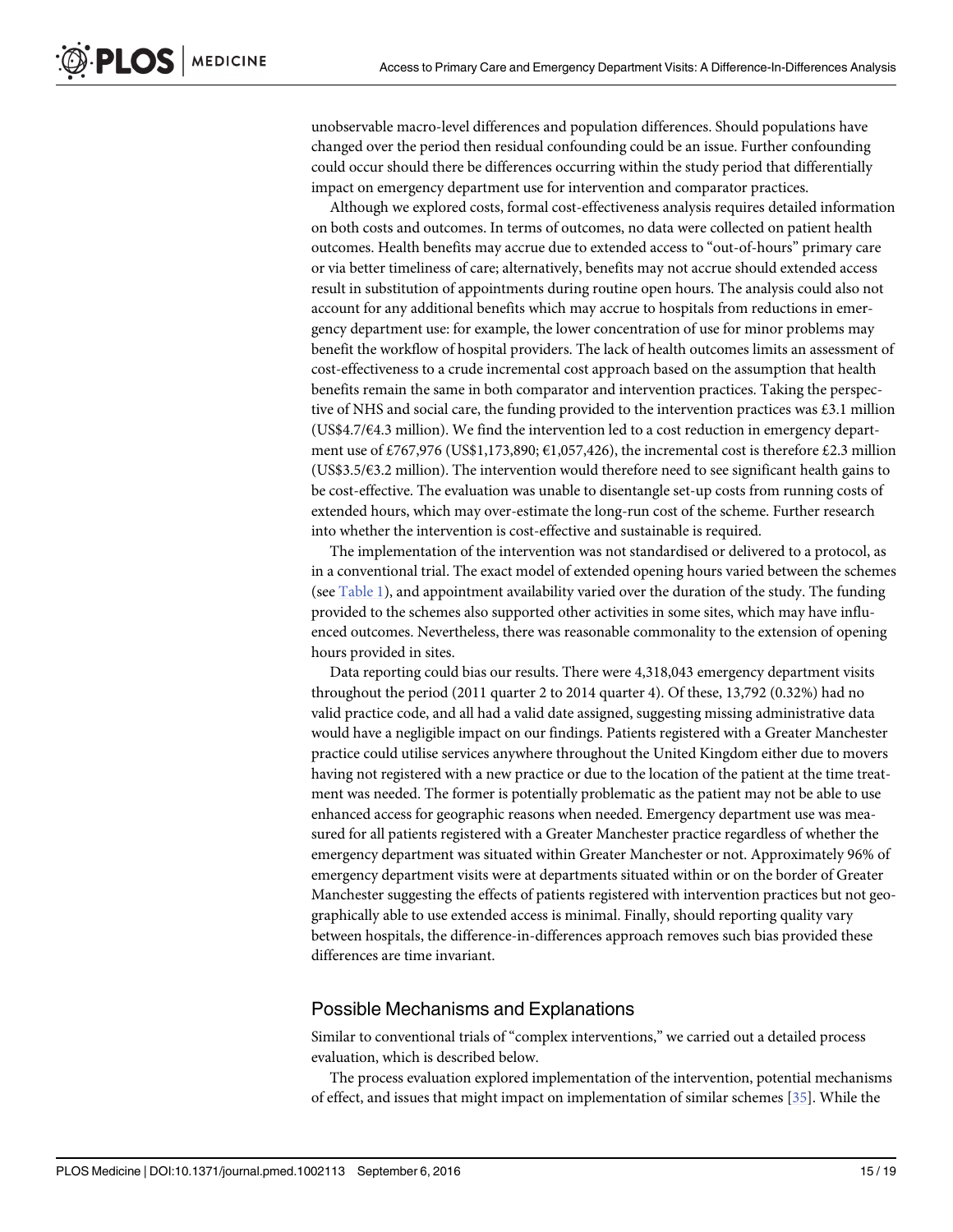<span id="page-15-0"></span>different intervention practices were comparable in their main objectives and delivery, they varied in scale and workforce arrangements [\(Table 1](#page-4-0)). This scope was reflected in costs of just over £1.1 million (US\$1.7/€1.5 million) for the largest scheme for 2014, roughly equivalent to the three other intervention schemes combined, although it should be noted that the scale of the service meant that the extra provision was diluted to a degree, and provided the fewest appointments per 1,000 population. The scope of the scheme also raised other challenges, as the CCG struggled to engage all local practices in the area, resulting in potential inequalities of access.

The mechanisms by which access is improved are complex, depending on increased avail-ability, affordability, and acceptability [[36,37](#page-18-0)]. Extending open hours seeks to both expand availability and better align the "fit" between the system (i.e., time of day practices are open) and individuals (when patients need to access services). Although affordability is generally not an issue in the NHS, acceptability may limit the impact of improvements in availability. For example, use of professionals other than a patient's usual primary care provider may adversely affect continuity of care. Acceptability of evening and weekend appointments among patients may also be a barrier. Our data suggest that the new services were not initially being used to capacity, and their impact may increase over time as awareness of and trust in the new service increases among patients, assuming such services can be made acceptable. The impact of extended access to out-of-hours primary care may be further improved by better "vertical" integration with hospital services.

In terms of workforce, two intervention CCGs used local staff (existing practitioner partners, salaried practitioners, and locality-based locums), while two contracted out with a local out-of-hours provider. Although care must be taken in assuming causal relationships, local staffing was associated with higher uptake of appointments. However, the workload increase for these local staff was substantial, which might threaten long-term sustainability.

#### **Implications**

The international evidence on the effects of improved access to primary care on emergency department use is inconclusive, has rarely analysed cost data, and has lacked robust comparators [[4\]](#page-17-0). Our study uses more robust methods and suggests that extending opening hours in primary care may be a useful addition to policies aiming to reduce pressures on hospital services, potentially reducing patient-initiated use of the emergency department for minor problems—but at a significant cost. Evidence on health outcomes is needed to address whether such schemes are cost-effective, this requires future evaluations to record health-related outcome data and a more comprehensive recording of costs of the intervention. The long-term effects of additional appointments and an assessment of the robustness of this study's findings in other settings are fruitful avenues for further research. Future schemes would ideally be conducted and evaluated using more robust randomised designs [\[38\]](#page-18-0). Such schemes may involve greater costs of implementation, in the absence of such finance our approach provides guidance on the evaluation of future schemes where random allocation is not available.

#### Supporting Information

[S1 Fig.](http://journals.plos.org/plosmedicine/article/asset?unique&id=info:doi/10.1371/journal.pmed.1002113.s001) Standardised percentage bias across covariates in the unmatched and matched samples. Practice characteristics obtained from the Health and Social Care Information Centre [\[19](#page-18-0)]. Matched sample obtained via propensity score matching using kernel matching. Deprivation measured using the Index of Multiple Deprivation, provided in tertile form by Ipsos MORI. General Practice Patient Survey sample statistics are weighted averages. (TIF)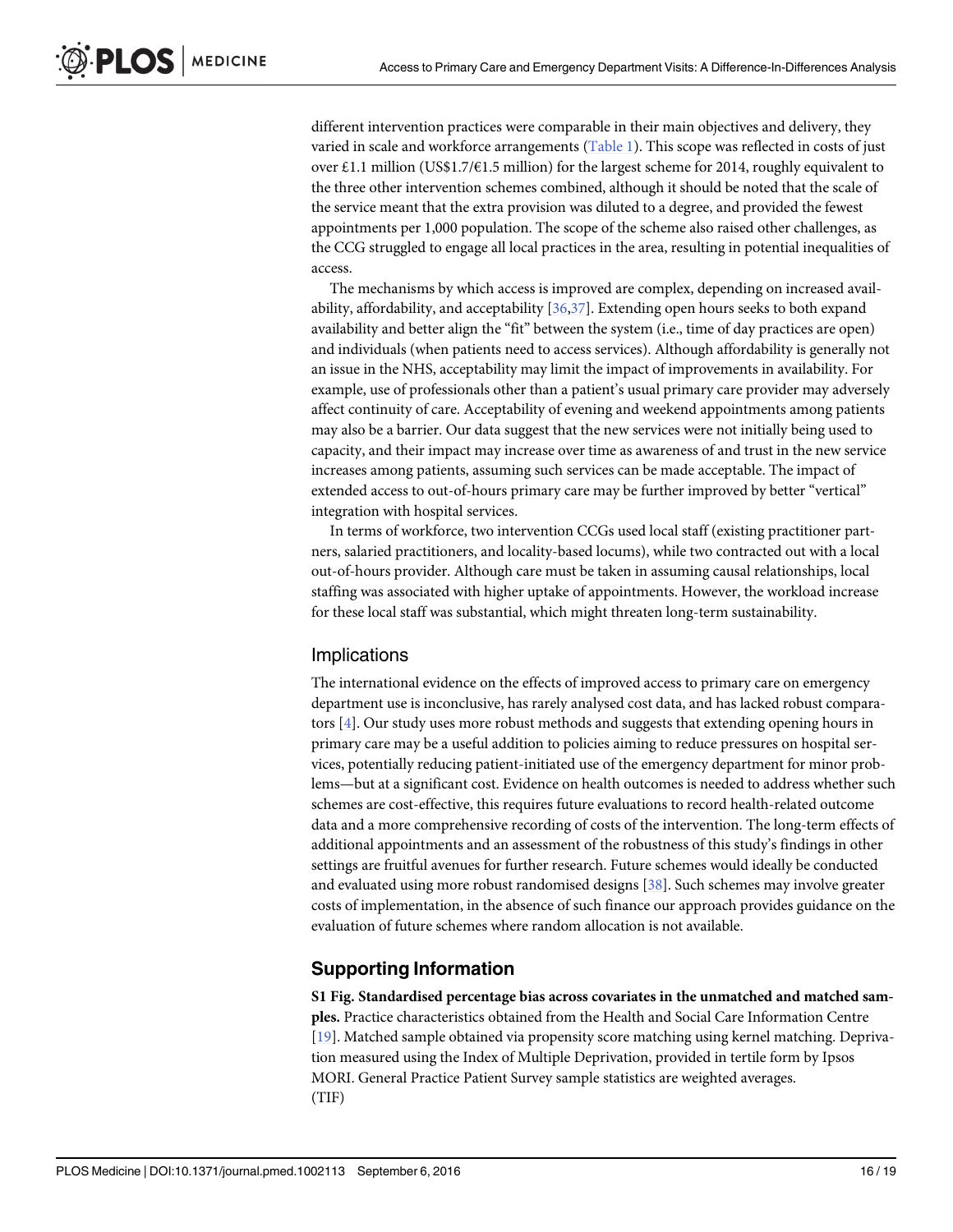<span id="page-16-0"></span>[S1 Table](http://journals.plos.org/plosmedicine/article/asset?unique&id=info:doi/10.1371/journal.pmed.1002113.s002). Diagnostic results for alternative propensity score matching strategies. (DOCX)

[S2 Table](http://journals.plos.org/plosmedicine/article/asset?unique&id=info:doi/10.1371/journal.pmed.1002113.s003). Percentage bias and variance ratios of covariates in the unmatched and matched samples.

(DOCX)

[S3 Table](http://journals.plos.org/plosmedicine/article/asset?unique&id=info:doi/10.1371/journal.pmed.1002113.s004). Difference-in-differences estimates from Ordinary Least Squares regressions of emergency department use: excluding admissions. (DOCX)

[S4 Table](http://journals.plos.org/plosmedicine/article/asset?unique&id=info:doi/10.1371/journal.pmed.1002113.s005). Difference-in-differences estimates from Ordinary Least Squares regressions of emergency department use: January to June 2014 and July to December 2014 analysis. (DOCX)

[S5 Table](http://journals.plos.org/plosmedicine/article/asset?unique&id=info:doi/10.1371/journal.pmed.1002113.s006). Difference-in-differences estimates from Ordinary Least Squares regressions of emergency department use: with baseline emergency department use. (DOCX)

[S6 Table](http://journals.plos.org/plosmedicine/article/asset?unique&id=info:doi/10.1371/journal.pmed.1002113.s007). Difference-in-differences estimates from Ordinary Least Squares regressions of emergency department use: with 2013 activity for the pre-intervention period. (DOCX)

[S7 Table](http://journals.plos.org/plosmedicine/article/asset?unique&id=info:doi/10.1371/journal.pmed.1002113.s008). Difference-in-differences estimates from negative binomial and Ordinary Least Squares regressions of emergency department use: comparisons of the negative binomial and log-link model specifications. (DOCX)

[S8 Table](http://journals.plos.org/plosmedicine/article/asset?unique&id=info:doi/10.1371/journal.pmed.1002113.s009). Difference-in-differences estimates from Ordinary Least Squares regressions of emergency department use: with unmatched comparator group and time trend adjustment. (DOCX)

[S1 Text.](http://journals.plos.org/plosmedicine/article/asset?unique&id=info:doi/10.1371/journal.pmed.1002113.s010) Evaluation proposal. (PDF)

[S2 Text.](http://journals.plos.org/plosmedicine/article/asset?unique&id=info:doi/10.1371/journal.pmed.1002113.s011) STROBE checklist. (DOC)

#### Acknowledgments

The lead author affirms that this manuscript is an honest, accurate, and transparent account of the study being reported; that no important aspects of the study have been omitted; and that any discrepancies from the study as planned (and, if relevant, registered) have been explained.

The views expressed in this article are those of the authors and not necessarily those of the NHS, the National Institute for Health Research, or the Department of Health.

#### Author Contributions

Conceived and designed the experiments: WW SRK LA DH PB SB KC KR.

Performed the experiments: LA SRK WW.

Analyzed the data: LA SRK WW JS YSL.

Contributed reagents/materials/analysis tools: LA SRK WW RE JS.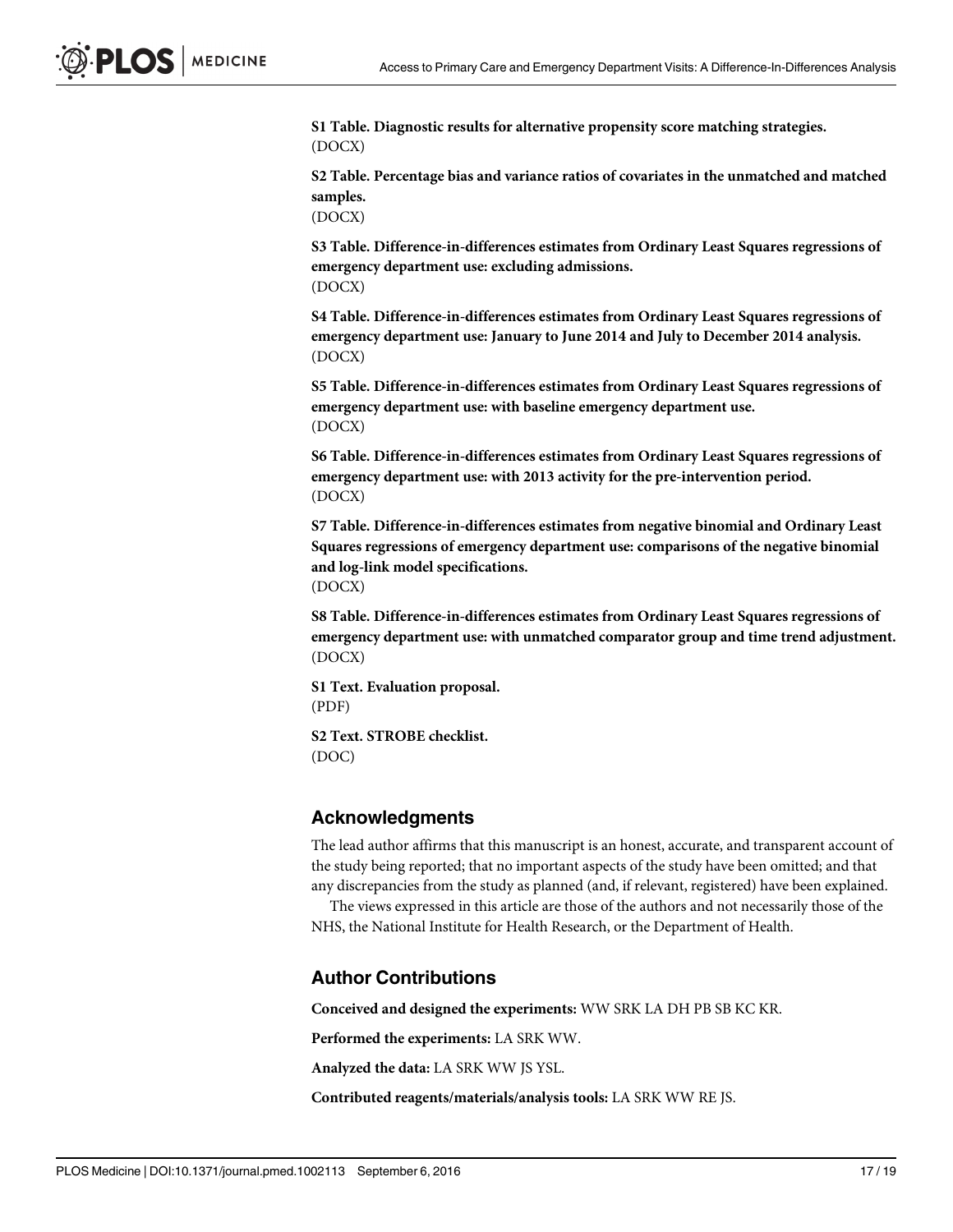<span id="page-17-0"></span>Wrote the first draft of the manuscript: WW.

Contributed to the writing of the manuscript: WW SRK LA DH PB SB KC KR RE JS.

Agree with the manuscript's results and conclusions: WW LA SRK YSL SB PB KC RE KR JS DH.

All authors have read, and confirm that they meet, ICMJE criteria for authorship.

#### References

- [1.](#page-2-0) Health & Social Care Information Centre. Hospital Episode Statistics: Accident and Emergency Attendances in England 2013–14, [http://www.hscic.gov.uk/catalogue/PUB16728/acci-emer-atte-eng-2013-](http://www.hscic.gov.uk/catalogue/PUB16728/acci-emer-atte-eng-2013-14-rep.pdf) [14-rep.pdf](http://www.hscic.gov.uk/catalogue/PUB16728/acci-emer-atte-eng-2013-14-rep.pdf) 2015. [Accessed 27th July 2016].
- [2.](#page-2-0) Department of Health. Reference Costs 2013-14, [https://www.gov.uk/government/uploads/system/](https://www.gov.uk/government/uploads/system/uploads/attachment_data/file/380322/01_Final_2013-14_Reference_Costs_publication_v2.pdf) [uploads/attachment\\_data/file/380322/01\\_Final\\_2013-14\\_Reference\\_Costs\\_publication\\_v2.pdf](https://www.gov.uk/government/uploads/system/uploads/attachment_data/file/380322/01_Final_2013-14_Reference_Costs_publication_v2.pdf) HM Treasury 2014. [Accessed 27th July 2016].
- [3.](#page-2-0) Starfield B, Shi L, Macinko J. Contribution of primary care to health systems and health. Milbank Q 2005; 83:457–502. PMID: [16202000](http://www.ncbi.nlm.nih.gov/pubmed/16202000)
- [4.](#page-2-0) Cowling TE, Harris MJ, Majeed A. Evidence and rhetoric about access to UK primary care. BMJ 2015; 350:h1513 doi: [10.1136/bmj.h1513](http://dx.doi.org/10.1136/bmj.h1513) PMID: [25828858](http://www.ncbi.nlm.nih.gov/pubmed/25828858)
- [5.](#page-2-0) Cowling TE, Harris MJ, Watt HC, et al. Access to general practice and visits to accident and emergency (ED) departments in England: cross-sectional analysis of a national patient survey. Br J Gen Pract 2014; 64(624):e434–9 doi: [10.3399/bjgp14X680533](http://dx.doi.org/10.3399/bjgp14X680533) PMID: [24982496](http://www.ncbi.nlm.nih.gov/pubmed/24982496)
- [6.](#page-2-0) Monitor. Walk-in Centre Review: Final Report and Recommendations, [https://www.gov.uk/](https://www.gov.uk/government/uploads/system/uploads/attachment_data/file/283778/WalkInCentreFinalReportFeb14.pdf) [government/uploads/system/uploads/attachment\\_data/file/283778/WalkInCentreFinalReportFeb14.](https://www.gov.uk/government/uploads/system/uploads/attachment_data/file/283778/WalkInCentreFinalReportFeb14.pdf) [pdf](https://www.gov.uk/government/uploads/system/uploads/attachment_data/file/283778/WalkInCentreFinalReportFeb14.pdf) 2014. [Accessed 4th November 2015].
- [7.](#page-2-0) Amiel C, Williams B, Ramzan F, et al. Reasons for attending an urban urgent care centre with minor ill-ness: a questionnaire study. Emerg Med J 2014; doi: [10.1136/emermed-2012-202016](http://dx.doi.org/10.1136/emermed-2012-202016) [published Online First: 13 January 2014].
- [8.](#page-2-0) Ismail SA, Gibbons DC, Gnani S. Reducing inappropriate accident and emergency department attendances: a systematic review of primary care service interventions. Br J Gen Pract 2013; 63(617):e813– 20 doi: [10.3399/bjgp13X675395](http://dx.doi.org/10.3399/bjgp13X675395) PMID: [24351497](http://www.ncbi.nlm.nih.gov/pubmed/24351497)
- [9.](#page-3-0) Bottle A, Tsang C, Parsons C, et al. Association between patient and general practice characteristics and unplanned first-time admissions for cancer: observational study. Br J Cancer 2012; 107:1213–9 doi: [10.1038/bjc.2012.320](http://dx.doi.org/10.1038/bjc.2012.320) [published Online First: 24 July 2012]. PMID: [22828606](http://www.ncbi.nlm.nih.gov/pubmed/22828606)
- 10. Brettell R, Soljak M, Cecil E, et al. Reducing heart failure admission rates in England 2004–2011 are not related to changes in primary care quality: national observational study. Eur J Heart Fail 2013; 15:1335–42 doi: [10.1093/eurjhf/hft107](http://dx.doi.org/10.1093/eurjhf/hft107) [published Online First: 11 July 2013]. PMID: [23845798](http://www.ncbi.nlm.nih.gov/pubmed/23845798)
- 11. Calderon-Larranaga A, Carney L, Soljak M, et al. Association of population and primary healthcare factors with hospital admission rates for chronic obstructive pulmonary disease in England: national crosssectional study. Thorax 2011; 66(3):191–6 doi: [10.1136/thx.2010.147058](http://dx.doi.org/10.1136/thx.2010.147058) [published Online First: 12 November 2010]. PMID: [21076143](http://www.ncbi.nlm.nih.gov/pubmed/21076143)
- 12. Calderon-Larranaga A, Soljak M, Cecil E, et al. Does higher quality of primary healthcare reduce hospital admissions for diabetes complications? A national observational study. Diabet Med 2014: 31:657– 65 doi: [10.1111/dme.12413](http://dx.doi.org/10.1111/dme.12413) [published Online First: 26 March 2014]. PMID: [24533786](http://www.ncbi.nlm.nih.gov/pubmed/24533786)
- 13. Calderón-Larrañaga A, Soljak M, Cowling TE, et al. Association of primary care factors with hospital admissions for epilepsy in England, 2004–10: national observational study. Seizure 2014; 23(8):657– 61 PMID: [24997845](http://www.ncbi.nlm.nih.gov/pubmed/24997845)
- [14.](#page-3-0) Soljak M, Calderon-Larranaga A, Sharma P, et al. Does higher quality primary health care reduce stroke admissions? A national cross-sectional study. Br J Gen Pract 2011; 61:e801-7 doi: [10.3399/](http://dx.doi.org/10.3399/bjgp11X613142) [bjgp11X613142](http://dx.doi.org/10.3399/bjgp11X613142) PMID: [22137417](http://www.ncbi.nlm.nih.gov/pubmed/22137417)
- [15.](#page-6-0) Imbens GW, Wooldridge JM. Recent developments in the econometrics of program evaluation. National Bureau of Economic Research 2008.
- [16.](#page-6-0) Lechner M. The Estimation of Causal Effects by Difference-in-Difference Methods. Foundations and Trends in Econometrics 2010; 4(3):165–224 doi: [10.1561/0800000014](http://dx.doi.org/10.1561/0800000014)
- [17.](#page-6-0) Meyer BD. Natural and Quasi-Experiments in Economics. J Bus Econ Stat 1995; 13:151–161.
- [18.](#page-7-0) Rosenbaum P, Rubin D. The central role of the propensity score in observational studies for causal effects. Biometrika 1983; (70: ):41–55.